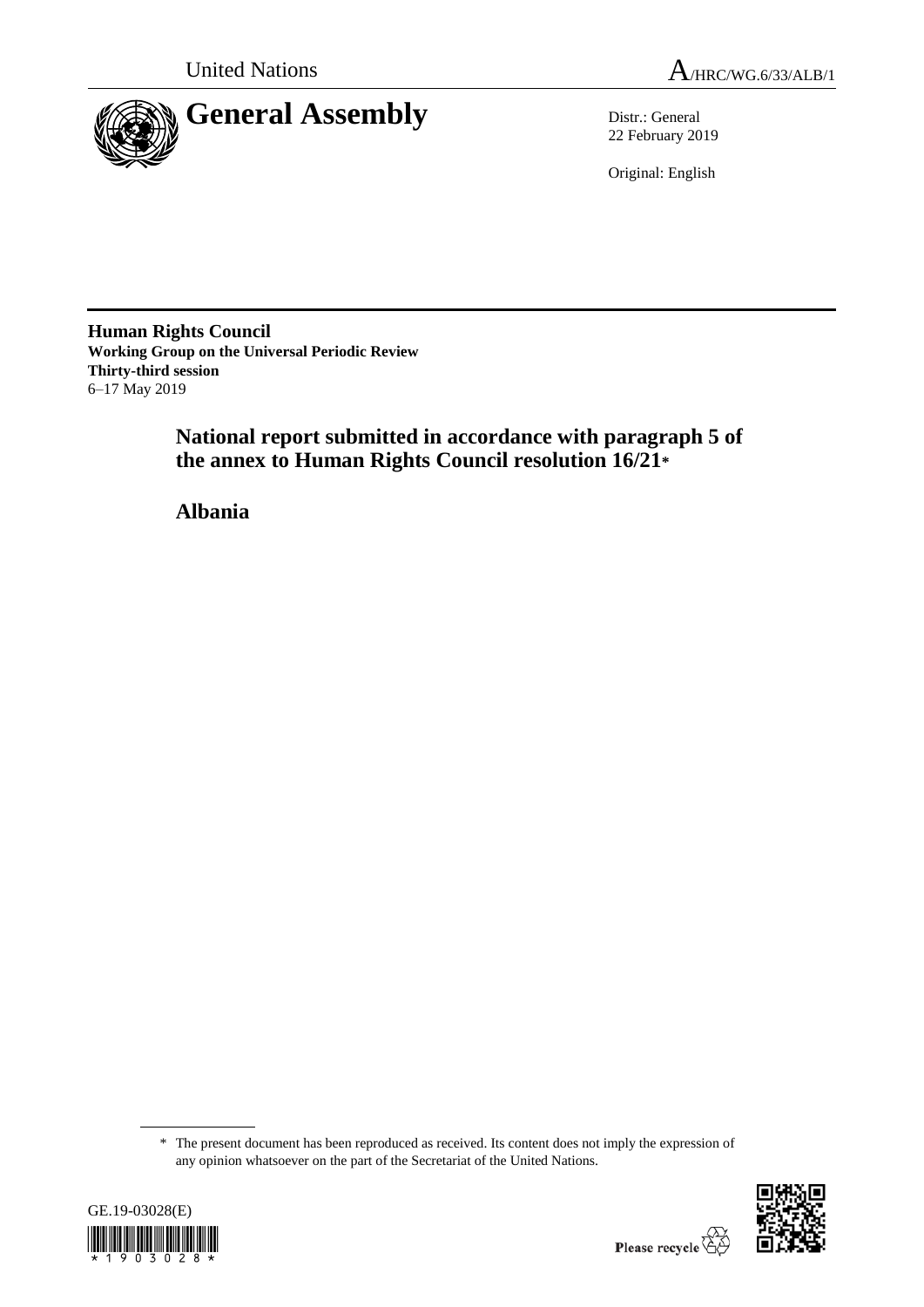# **I. Methodology and consultation process for the preparation of the report**

1. The National Report of the Republic of Albania under the third cycle of Universal Periodic Review (UPR) has been drafted in accordance with the guidelines set forth in the Human Rights Council Resolutions 5/1 and 16/21 and the General guidelines of the national report under UPR.

2. This report was compiled based on consultations with institutions involved in the process of implementing the UPR recommendations and the drafting process was coordinated by the Ministry for Europe and Foreign Affairs (MEFA). An Inter-Institutional Working Group was set up with representatives of governmental and independent institutions based on the Prime Minister Oder, leaded by MEFA. The civil society was informed on this process and the consultation process will be followed till the review of the National Report as a possibility to provide comprehensive follow up information.

3. Considering that some of the recommendations focus on the same issue or deal with more than one subject matter, the information is summarized to reflect all issues the UPR recommendations address in the following thematic areas.

# **II. Development of normative and institutional framework for the promotion and protection of human rights**

4. Republic of Albania (RoA) has ratified most of the international human rights instruments and stands committed to contribute to the international protection of human rights and fundamental freedoms. Albanian institutions are committed to further improve legal, policy and institutional framework, by strengthening the institutional mechanisms to ensure the protection of human rights. Several laws have been adopted and amended during the reporting period, strengthening the human rights legal and institutional framework.

5. Ensuring fast, effective and quality legal procedures is the most important goal of the justice reform. Law no. 76/2016 "On some additions and amendments to Albanian  $Constitution<sup>1</sup>$  as amended approved by unanimous vote by the Albanian Assembly, provides new institutional framework and mechanisms to guarantee independence, impartiality, integrity as well as accountability and responsibility.

6. A set of organic laws are adopted and will be adopted to address the implementation of the judicial reform, (a package of 27 laws)<sup>2</sup> . Main laws adopted are: Law no. 84/2016 *"On the Provisional Re-evaluation of Judges and Prosecutors in the RoA"*; Law no. 95/2016 "On organization and functioning of institutions to fight corruption and organized crime; Law no. 96/2016 "On the status of judges and prosecutors in the Republic of Albania"; Law no. 97/2016 "On organization and functioning of the prosecutor's office in the RoA"; Law no. 98/2016, "On organization and functioning of the judicial power in the RoA"; Law no. 115/2016 "On governance institutions of the justice system".

7. The Cross-Sector Justice Strategy 2017-2020 and its Action Plan aims to strengthening independence, efficiency, effectiveness and accountability of the justice system institutions. Since 2016 progress has been made toward establishment of the new judicial institutions in the framework of justice reform as: Justice Appointments Council (JAC); The High Prosecutorial Council (HPC); High Justice Inspector; Independent Commission for Coordination, Monitoring and Enforcement of Law no. 115/2016 "On the governance bodies of the justice system". The process of re-evaluation of judges and prosecutors (Vetting) includes the following bodies: the Independent Qualification Commission; the Appeal Commission as a special chamber of the Constitutional Court; Public Commissioners, in cooperation with international observers.

8. Law 37/2017 "Code of Criminal Justice for Children", aims to improve the protection of children's rights, and the position of juveniles in the capacity of the author, witness or victim of a criminal offence in particular.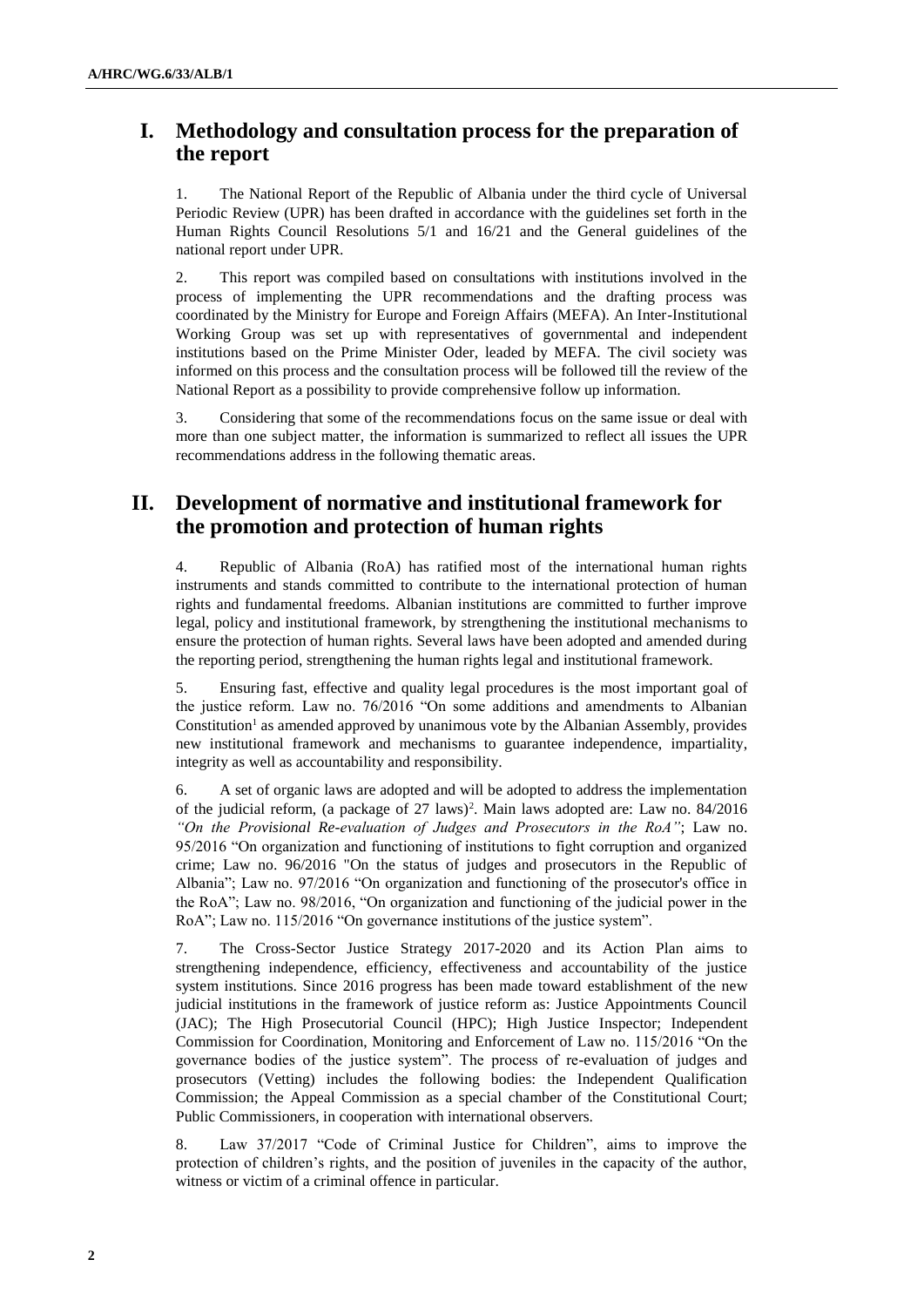9. Law No. 111/2017 "On Legal Aid Guaranteed by the State", which entered into force in June 2018 reforms the procedures and mechanisms of providing primary and secondary legal aid guaranteed by the state, and the possibility of exemption from fees and court expenses.

10. The law no 96/2017 "For the protection of national minorities in the Republic of Albania" was adopted by Albanian Assembly on 13 October 2017<sup>3</sup> aims to ensure and guarantee the rights of persons belonging to national minorities.

11. Law No. 121/2016 "On Social Care Services" regulates the social care services, supporting the fostering of the well-being and social inclusion of individuals in need of social care and their families.

12. Law No. 7895/1995 "On the Criminal Code" has undergone a series of amendments, including definition of several criminal offences, and provided for more severe criminal sentences in the field of gender-based violence and child protection, including for sexual abuse and economic exploitation of children.

13. Law No. 108/2014 "On the State Police" was amended, strengthening actions in the field of domestic violence and trafficking, protection measures for children and interinstitutional collaboration.

14. Other relevant amendments include those undertaken in 2015 "On the Family Code","On the Labour Code" (increase of the working age to 16 years and several protection measures for working children), and amendments "On Criminal Procedure Code".

15. Code of Administrative Procedures (Law 44/2015) entered into force in 2016 foresee the reverse of the burden of proof in matters of discrimination.

16. The Social Protection Strategy 2015–2020 aims to establish a consolidated and comprehensive system of social protection to combat social economic inequalities and protect all individuals in need. The strategy foresees transformation of economic assistance into an active social reintegration scheme, by providing for integrated services.

17. The National Agenda for Children's Rights 2017–2020 (NACR) was adopted in 2017 and has three strategic pillars: good governance for the promotion, implementation and protection of child rights, aiming at strengthening the regulatory and institutional framework for children's rights and child protection; elimination of all forms of violence against children; child and adolescent-friendly systems and services, namely development and education, justice, health and nutrition, and social protection, aiming at identifying key measures for sectoral strategies that achieve progress in implementing children's rights. The agenda is multi-sectoral and cross-cutting, and embraces all other sectoral action plans concerning children.

18. The Juvenile Justice Strategy 2018-2021, approved in September 2018, and its Action Plan, provides for an inter-disciplinary approach that will be integrated into all other existing national documents, accompanied by concrete activities, targets and indicators.

19. A Crosscutting Public Administration Reform Strategy and Action Plan (2015– 2020) was adopted in 2015, including a comprehensive monitoring and reporting system with performance indicators and targets.

20. During the reporting period, several other strategies and action plans have been adopted in the fields of, among others, social housing, sexual and reproductive health, the fight against trafficking, rights of persons with disabilities, and integration of Roma and Egyptians, aiming at enhancing implementation of the rights of the children in Albania.

## **III. Implementation of international human rights obligations**

21. In January 2014, Albania presented the national report on the human rights situation in the context of the second cycle of the UPR. The review took place during the 19th session of the UPR Working Group , on April 28, 2014. Albania received a total of 165 recommendations, which were assessed by the Government. Out of this number, Albania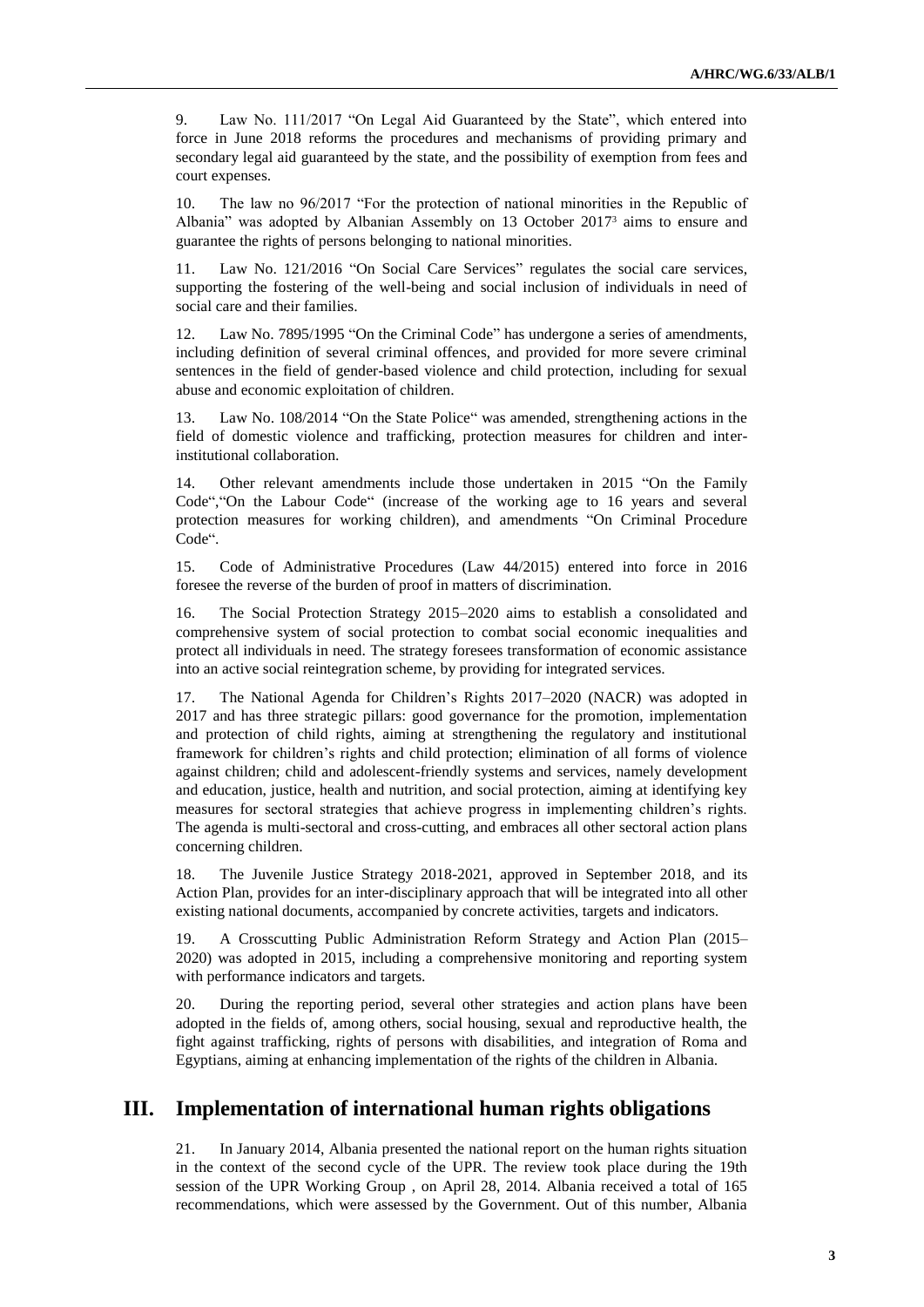accepted 161 recommendations (3 recommendations were accepted partially, and one was noted).

22. On a voluntary basis, Albania submitted in March 2017 the UPR mid-term report which provides information on the progress achieved from 2014 to 2016 in the implementation of the UPR recommendations of the second cycle<sup>4</sup>.

23. On the occasion of the  $70<sup>th</sup>$  anniversary of the Universal Declaration of Human Rights, on 13 December 2018, the Ministry of Europe and Foreign Affairs of Albania launched the online platform hosted to official web site of  $MEFA<sup>5</sup>$  as a monitoring mechanism on the implementation of human rights. This platform was developed with the support of UN Women and UNFPA in Albania which includes a Human Rights Action Plan and Monitoring Mechanism to facilitate the monitoring process of the implementation of the UPR recommendations of the second cycle, and other treaties-based bodies recommendations related to UPR recommendations. This platform will serve as tool to facilitate tracking and monitoring in a regular manner and to enable government to see how observations and recommendations are followed by establishing clear policies and actions in place, to measure progress and fulfill duly and effectively their reporting obligations. It will be as well a possibility for the large public to be informed.

24. As a member of the Human Rights Council for the last three years 2015–2017, Albania has contributed actively in the deliberations of this important body and its resolutions by joining the global action to ensure the promotion and protection of human rights.

25. The accession to the European Union is the overarching and strategic priority. Albania has been guided by the progress and completion of many complex and inter-related reforms, among 5 priority areas: public administration; judiciary reform; fight against corruption; fight against organized crime; protection of human rights.

26. On August 2018, Albania submitted its candidacy to take over the Chairmanship of the OSCE in 2020, and demonstrated its willingness to contribute in strengthening peace, stability, and to promote prosperity in the OSCE area and beyond<sup>6</sup>. During its Chairmanship, Albania will be fully engage to implement the common values and principles of the OSCE for a comprehensive concept of security. Particular attention will be paid to the third dimension of the OSCE related human rights.

27. Albania has embraced the Global Partnership, designed to make its contribution to the attainment of Agenda 2030 and is fully committed to implement the Agenda 2030 in the context of the National Strategy for Development and Integration 2015-2020 and the European Integration process. In July 2018 Albania presented the Voluntary National Review on Sustainable Development Goals<sup>7</sup>.

28. Albania extended an open invitation to all thematic special procedures. With regard the cooperation with special procedures, during 2016–2017 took place two visits: Special Rapporteur on freedom of religion or belief, Working Group on Enforced or Involuntary Disappearances.

## **IV. Implementation of recommendations from the second cycle of UPR review**

## **Independent institutions**

29. With regard to existence of two human rights institutions, in particular the Ombudsperson I and the Commissioner for the Protection from Discrimination, it should be noted that the two institutions have specific mandate of a consolidated practice with an effective division of competences. Article 2 of the Law "On the People's Advocate" stipulates that "... the Ombudsperson protects the rights, freedoms and legitimate interests of the individual from unlawful and irregular actions or omissions of public administration bodies and third parties. Law "On Protection from Discrimination", ensures effective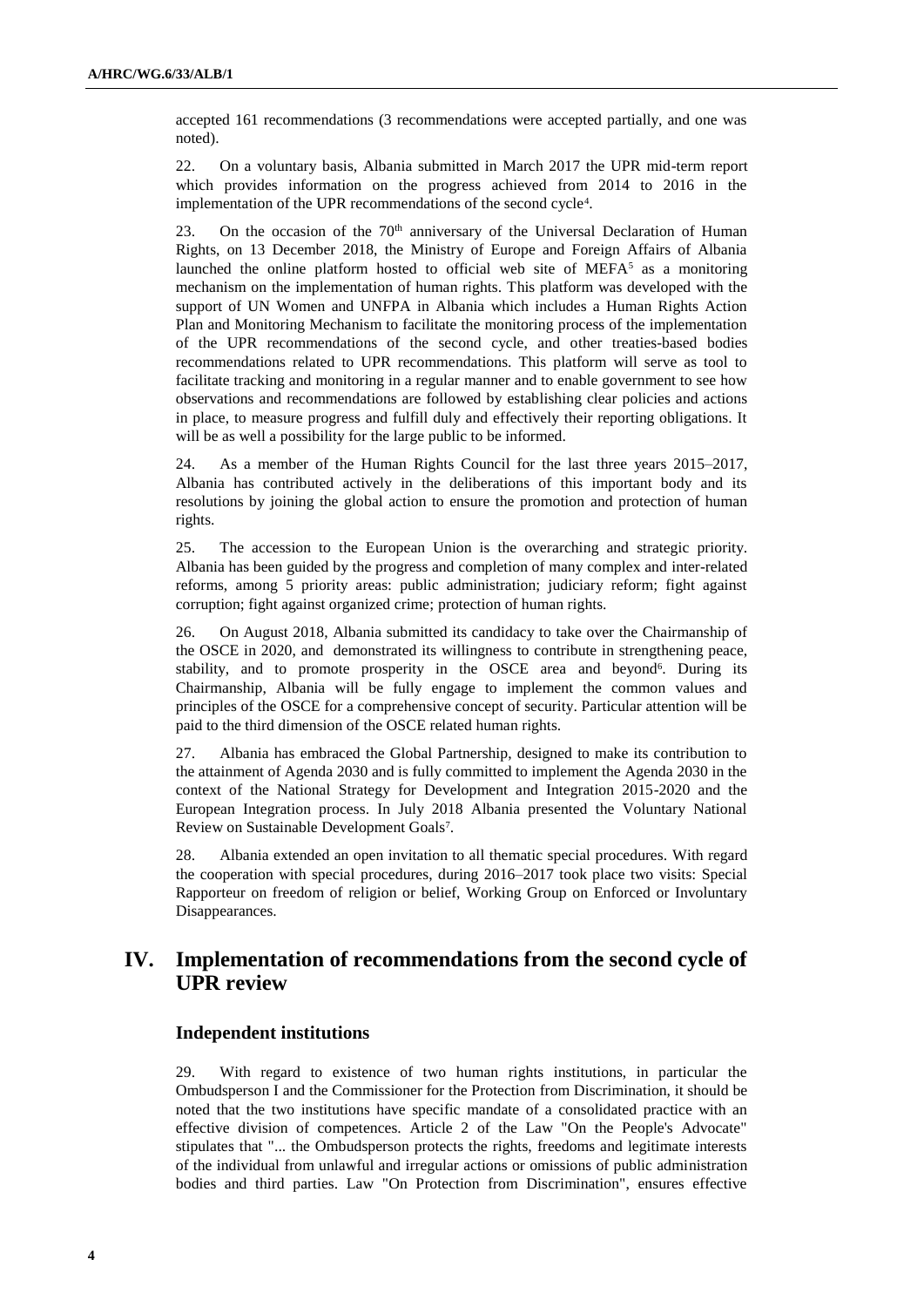protection against discrimination for each individual, as well as their protection from any form of conduct that promotes discrimination.

30. The Ombudsperson has 7 regional offices in the country. The Commissioner for Protection from Discrimination CPD has three regional offices. This is a possibility in terms of guaranteeing a wider coverage of the territory, increasing visibility, awareness and access of individuals and institutions to the Commissioner.

31. The jurisdiction of the Ombudsperson includes only the public sector, based on the Code of Administrative Procedures. Meanwhile, the jurisdiction of the Commissioner for Protection from Discrimination extends not only to the public but also to the private sector.

32. During 2014–2018, budget funds for the Ombudsman are increased, regarding the structures and staff. Since 2018, staff of the Commissioner for Protection from Discrimination is increased. There is a need to increase financial and adequate resources for the independent human rights institutions, and to ensure better protection of human rights, according to Constitution and domestic legislation.

### **Women rights<sup>8</sup>**

33. Amendments to the Electoral Code in 2013 on the parliamentary elections, which requiring at least 30% of the candidates on the multi-name lists of candidates to belong to each gender. Amendments of Electoral Code for the 2015 local elections upon a proposal of the Alliance of Women Members of Parliament provide that: 50% of the candidates on the multi-name lists of candidates to belong to each gender. As a result, the current representation of women in the Assembly is 27.85% (39 women out of 140). Women's representation in the Government is respectively: 8 ministers or 42%; Women's representation in the city councils is 34.6% (from 12% after the 2011 elections) and 9 mayors (14.7%) out of a total of 61 mayors. Progress has been made in relation with the representation in the public administration.

34. Amendments of the Labor Code in December 2015 introduced new provisions, with direct impact in women, including: an improved definition of sexual harassment in the work place; the reverse of the burden of proof for sexual harassment; additional guarantees for women's return to work after their maternity leave; non-discriminatory remuneration for all, and not only for men and women, etc.

35. A new Code of Administrative Procedures (Law 44/2015) was approved by the Assembly of the Republic of Albania on 30.04.2015 and entered into force on 28.05.2016. An important step is the provision related the reverse of the burden of proof in matters of discrimination. The public body should be guided by the principle of equality and antidiscrimination for grounds provided by law, including gender and gender identity.

36. Several bylaws in relation to economic position of women were adopted , such as: On the right to withdraw economic aid, exclusively by women, that will increase the access to financial resources; Specific measures are adopted to support women entrepreneurs and women's development initiatives in rural areas.

37. The family planning services are integrated into the Basic Primary Health-care Service Package. In January 2016, were approved the family planning guidelines, and standards for the provision of family planning services at all levels of health care.

#### **Domestic violence and gender based violence<sup>9</sup>**

38. Zero Tolerance of Violence against Women and Domestic Violence is a motto of the Albanian government. Law 47/2018 "On Measures against Violence in Family Relations' has been amended to ensure compliance with the CoE Convention on preventing and combating violence against women and domestic violence, and the Convention on the Elimination of All Forms of Discrimination against Women. Several protection measures, particularly related to domestic violence, included in Law 18/2017, are: prevention and reduction of cases of domestic violence; prediction of the preliminary emergency protection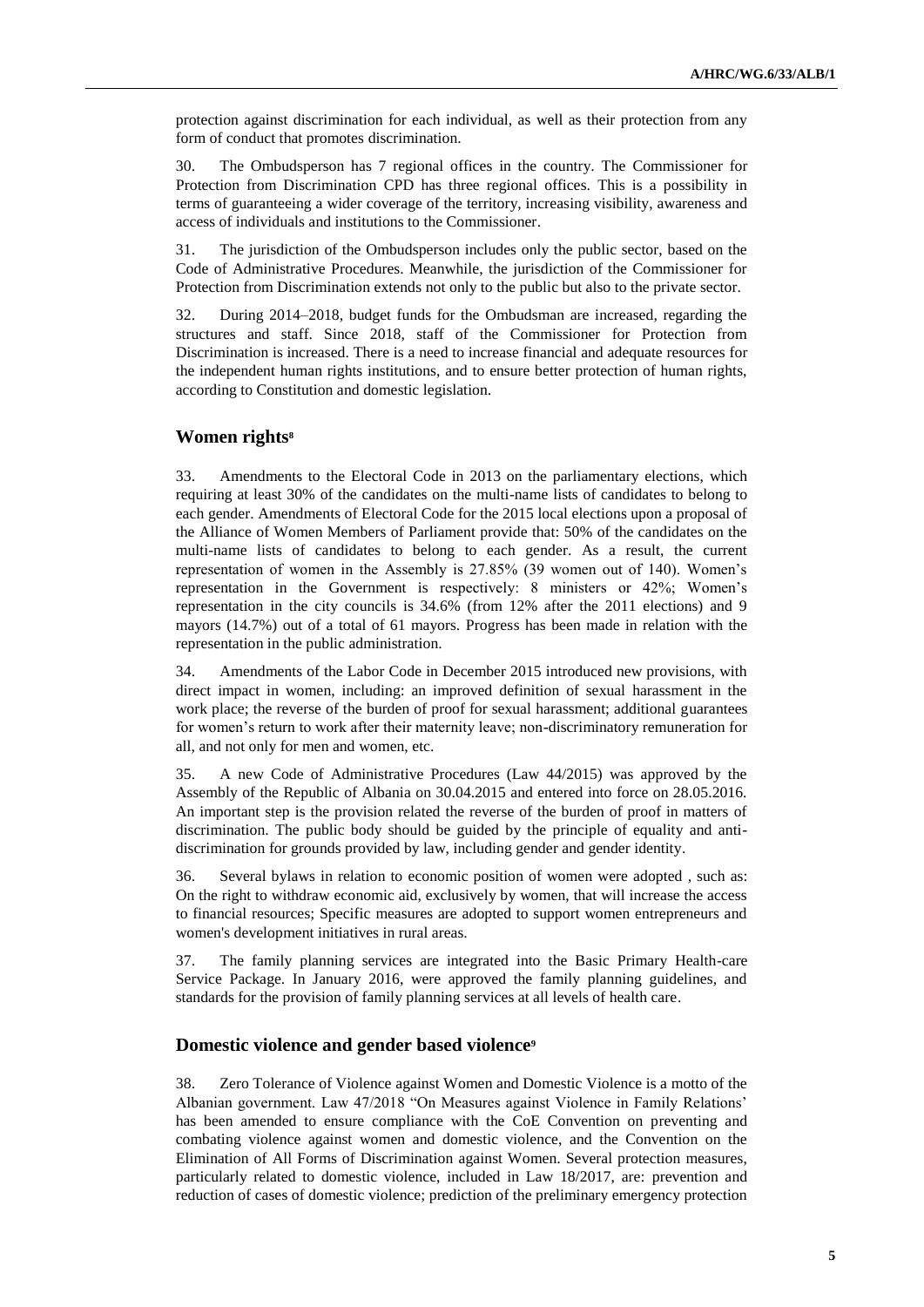order; participation of the psychologist and the preparation of a report to the police: increasing the efficiency and cooperation of the responsible structures; increasing qualified judicial support for victims of domestic violence.

39. On December 2017, the Assembly of the RoA approved the Resolution "On combating violence against women and girls and increasing the effectiveness of legal mechanisms for its prevention", and established the Permanent Parliamentary Subcommittee on Gender Equality and Prevention of violence against women.

40. Amendments of the Criminal Code, recognising domestic violence, sexual violence, engagement in sexual activity by use of force between spouses or cohabitants and enforced disappearance against pregnant women, children and unprotected persons as a criminal offence.

41. Law "On legal aid", which entered into force on 1 June 2018, provide access to justice for individuals with economic difficulties including disadvantaged groups. The law defines conditions, procedures and rules on administration of legal aid guaranteed by the state, equal access to the justice system, professional legal aid, and state institutions responsible for administering legal aid. This law provides as beneficiaries of stateguaranteed legal aid regardless of their income and property, expressly victims of domestic violence, sexually abused victims and victims of trafficking in human beings, to other categories such as child victims and juveniles in conflict with the law, persons in social care, persons without legal capacity to act and victims of discriminatory behavior.

42. Law No.22 / 2018 "On Social Housing", with regard of social housing programs provides for priority in terms of securing social housing victims of domestic violence, victims of trafficking and potential victims of trafficking.

43. The National Strategy on Gender Equality and Action Plan 2016-2020 provides specific objectives, indicators and budgets for each activity. The National Strategy and Action Plan on Gender Equality 2016–2020 provides for a comprehensive multi-sectoral response to gender-based violence and domestic violence and contains several measures on preventing and addressing violence against women, children and supporting the women and child victims.

44. National Referral Mechanism (NRM) for cases of violence in family relations was established at the local level in 60 municipalities (out of the then total of 61 municipalities), as well employees for gender equality, with the role of local coordinators against domestic violence. Since 2016 are adopted standards of services for victims of domestic violence. There is need for a multidisciplinary, rapid and effective approach, for national and local government units' awareness on budgeting of gender priorities, applying for funding to provide social services for victims of domestic violence.

45. The State Police has established a telephone service number 129 or 11 for all emergencies which operates 24 hours in 7 days. Since 2017, the Free Counselling Line 116- 117, is offering free of charge primary service of psycho-emotional support, counselling and assistance for the referral of violence, in a secure and confidential environment. National service counselling standards for victims of domestic violence were adopted.

46. An increase in reporting and cases management, particularly in cases of domestic violence, has been evidenced by the State Police. During 2016–2018, there are in total 13661 cases of domestic violence: 6187 claims for Emergency Protection Orders and Protection Orders (EPO / PO-7837 women and girls identified as victims of violence. 7847 lawsuits for EPO/PO.

47. According to the General Prosecution Office, in relation with criminal offense "Domestic Violence" from 2016–2018, the number of recorded criminal proceedings is: 3566 cases, with an increase of percentage year by year. The Prosecution Office submitted before the court over 79% of the criminal proceedings cases.

48. An online registration system on statistical data on domestic violence at the local level is operational. National Data System on domestic violence cases at the local level (REVALB) is used by 22 municipalities. Local violence coordinators in each municipality collect data on cases identified and addressed by the Referral Mechanism for Addressing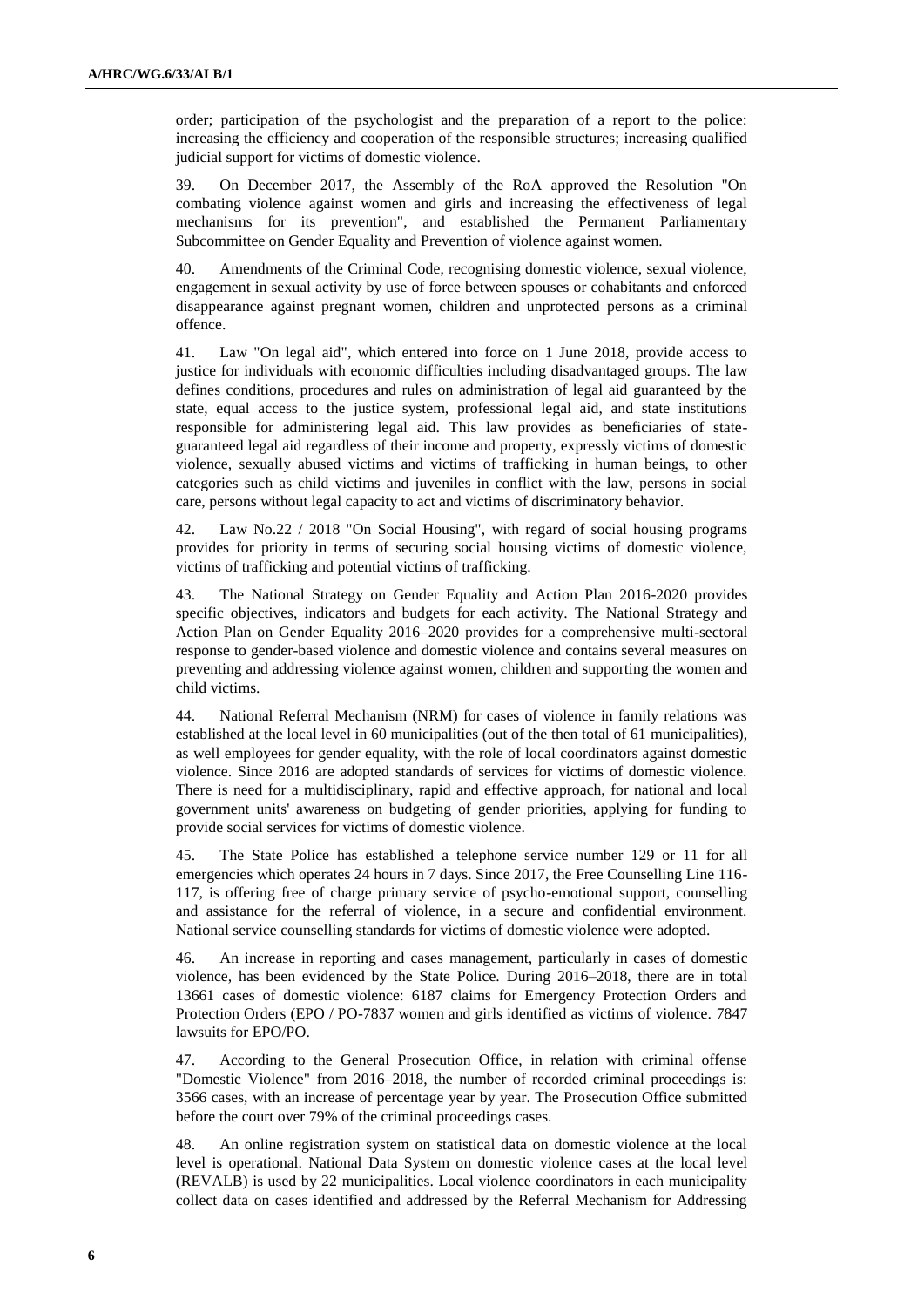Cases of Domestic Violence (Referral Mechanism). The system registers every case of violence identified and addressed by the local referral mechanism.

49. There are 6 non-public centers providing residential services (2 in Tirana, 1 in Berat, 1 in Korca, 1 in Elbasan, 1 in Vlora). In December 2018, was opened a Crisis Management Center for Victims of Sexual Violence "Lilium Center", at the premises of the Tirana University Hospital Center "Mother Theresa". This Center provides 24/7 integrated services to victims of sexual violence by a multidisciplinary team. Standards of this Center were approved by Instruction of the Minister of Health and Social Protection in November 2018.

50. The awareness raising activities have been organized by the Ministry of Health and Social Protection within "the 16 days of activism against gender based violence and domestic violence" (25 November-10 December yearly), in close cooperation with line ministries, civil society organisations, international organizations.

#### **Fight against trafficking**

51. Legal and institutional framework in the field of trafficking is improved, and includes amendments to the Criminal Procedure Code (Law 35/2017) and an improved position and access to the criminal process for the victim. Law 'On Social Care Services' places a requirement on all institutions responsible for treatment of a trafficked persons to take all specific measures and actions for their assistance and support, in order to find a lasting solution. Law 'On State Police' provides for additional safeguards for the protection and comprehensive support for victims of trafficking, especially women and children.

52. The National Strategy on the Fight against Human Trafficking 2018-2020 is organised around four main pillars (investigation and criminal prosecution, victim protection and assistance, prevention, and coordination), with a budget for its activities. The Cross-sectoral Strategy on the Fight against Organised Crime, Illicit Trafficking and Terrorism 2013–2020, increasing the efforts in the fight against trafficking of persons. Strengthening international and inter-institutional cooperation with all stakeholders, in particular with the Serious Crimes Prosecution Office, which deals with trafficking cases of women, vulnerable groups and children.

53. Since 2017, twelve Regional Anti-Trafficking Committees have been established, comprising local officials and NGOs working on prevention and victim assistance. The prime minister issued an order to strengthen the RATCs by mandating the government agencies required to participate, namely social services, law enforcement, labour inspectors, and health representatives.

54. National State Centre for women and child victims of trafficking and three nonpublic treatment centres for victims and potential victims of trafficking are operational. The individuals in the centres/shelters receive an assistance package composed of food, counselling, legal assistance, medical care, educational services, textbooks for child victims, employment services, assistance to the children of victims, financial support, longterm accommodation, social activities, vocational training, and free access to health care. During 2012–2018, 198 victims of trafficking or potential victims of trafficking were accommodated in the National Centre, and 398 in three other centres. According to data provided by the State Social Services and Ministry of Internal Affairs, between 2013 and 2017, 529 cases of victims of trafficking and potential victims of trafficking were identified.

55. Several trainings and awareness-raising activities have been organised in this field. Government, in cooperation with civil society, has trained several police officers, employees of local law enforcement, border police officers and judges, prosecutors on protection of victims/possible victims of trafficking. Schools, directorates and academic staff, and the psycho-social service units have taken measures, including raising awareness of children in relation to trafficking in dedicated modules in the optional curricula and other activities, as well as information and education activities and campaigns in schools.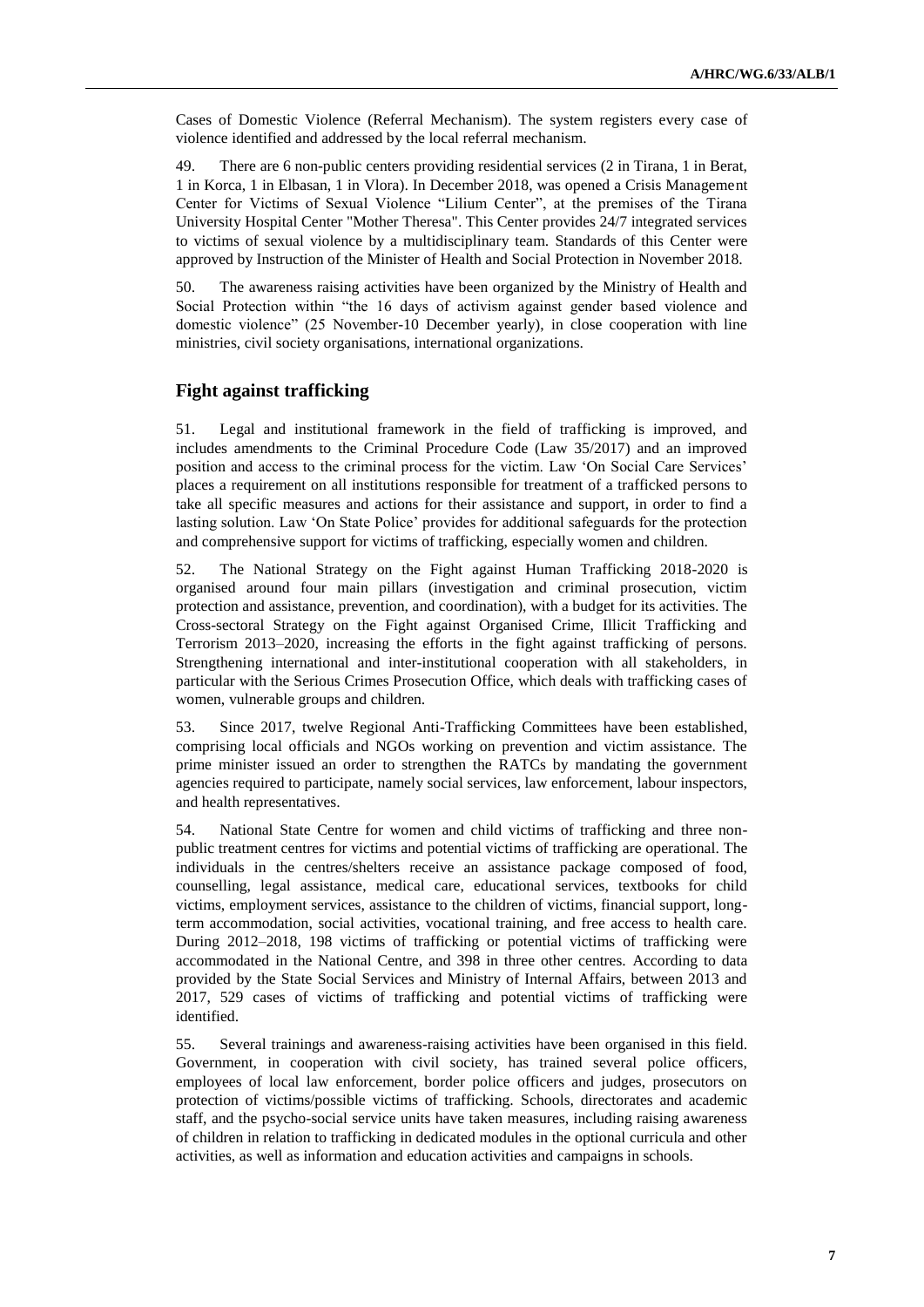### **Prohibition of torture and detention conditions**

56. The Law on the Rights of Prisoners and Detainees of 1998 was amended in 2014. These amendments strengthen preventive and protection measures against physical, psychological and sexual violence in prisons and detention centers.

57. The concept of pre-detention centres functioning as rehabilitation facilities has been subject to continuous improvement with various procedures and mechanisms, such as the requests and complaints mechanisms, protection of personal data and confidentiality, and improvement in the general conditions of penitentiary institutions. Security room facilities have been set up or reconstructed in the Tirana Local Police Directorate, as well as in seven police commissariats, to meet the conditions for the maintenance of human treatment of detained or arrested individuals.

58. The General Directorate of Albanian State Police through the administrative acts, produces and continuously monitors all structures and employees of the State Police to fulfill their duty in accordance with the law, not to use physical force pursuant to the legal conditions and procedures, the prohibition categorically to the exercise of physical/psychological violence or other physical ill-treatment, to persons to obtain data, information and statements relating to the commission or not of various criminal offenses.

59. Penitentiary reform will focus on: Conducting a thorough analysis of the prison system and draft a comprehensive platform for reforming the penitentiary system; transparent procedures for vacancies and testing criteria based on meritocracy, moral and professional integrity; Establishing a sustainable and professional system for prison staff. Increasing the quality of services and improving the legislation aiming at the return of institutions to serve the citizens: Functional system for addressing complaints claims. Strengthening anti-corruption measures: Strengthening the mechanism for requesting complaints and providing information to citizens.

60. With the establishment of the new prison in Shkodra, the General Directorate of Prisons has accomplished some of the recommendations of the European Committee for the Prevention of Torture regarding the reduction of the overcrowding in prison system and improvement of the general living conditions for prisoners. The current total number of prisoners is 5578. The overall capacity of prisons is 6236 and the overall overcrowding rate is minus 11%. Among the total number of prisoners, 5169 of them are adults, 107 are women, 23 are juveniles and 279 persons are forensic patients held in prison system. In terms of infrastructural improvements, investments were made related to the improvement of living conditions of prisoners.

61. The Ombudsman Institution has full competence to inspect without prior notice all the Institutions of Execution of Penal Decisions. Several Cooperation Agreements have been concluded with non-governmental organizations, which have a mission to protect human rights and fundamental freedoms. These organizations are allowed to conduct inspection of conditions in prisons at any time. Representatives of these organizations were allowed to visit the premises, see the relevant documentation, and get direct contact with the inmates without the presence of police officers.

62. Cooperation with non-governmental organizations has been extended in consultation of action plans and drafting of joint programs for strengthening the system of rehabilitation and enforcement of rule of law in penitentiary institutions.

## **Justice reform**

63. After months of building the foundations and preparing the ground, recently there have been several important achievements in the vetting process of the judiciary in Albania. The latest developments show that the reform is delivering, and that Albania is on a good path towards the establishment of a justice system free of incompetence, bias and corruption. In December, a crucial step in the implementation of the justice reform was the establishment of the High Prosecutorial Council and of the High Judicial Council. This key step confirms the irreversibility of the reform and the success of the vetting process. The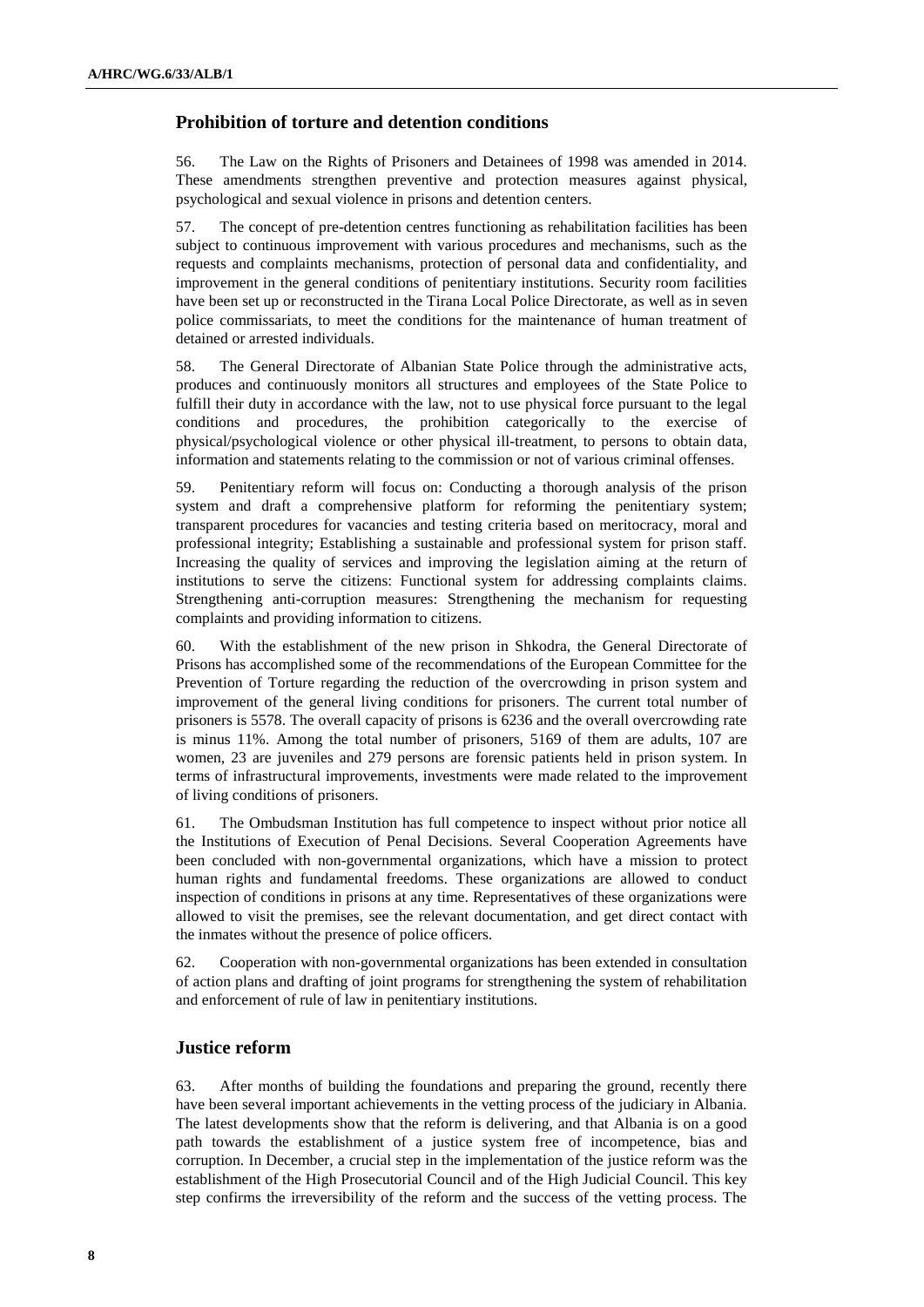substantial results achieved by the vetting process are the basis for the establishment of all new judicial institutions. The constitution of the two pillars of the justice system will now allow the establishment of the Special Anti-Corruption and Organised Crime Structures and the National Bureau of Investigation, as well as the election of the Permanent General Prosecutor.

64. The Council of Appointments in Justice (CAJ) was also established in December 2018. It is composed of nine members selected by lot from the ranks of judges and prosecutors, who are not under disciplinary measures. The CAJ is responsible for verifying the fulfilment of legal requirements and assessment of professional and moral criteria by the candidates for the High Justice Inspector, as well as for candidates for the Constitutional Court. The CAJ examines and ranks the candidates according to their professional merits.

65. The Council of Appointments in Justice held its first meeting on 15 January and is drafting Rules of Procedure that it will adopt at the next Council's meeting. This will allow the CAJ to proceed with the drafting of the sub-legal acts on the drawing of the lot for the selection of the rapporteurs, the verification and evaluation of 40 candidacies (magistrates and non-magistrates) running for the vacant positions in the Constitutional Court and High Justice Inspector.

## **Fight against corruption**

66. Since 2015, Albania has been pursuing and implementing the Anti-Corruption Crosscutting Strategy. The vision of this strategy is: "Albanian institutions with a high level of transparency and integrity, enjoying the trust of citizens and guaranteeing quality and non-corrupt service". The major goals of the Anti-Corruption Crosscutting Strategy are prevention, punishment and public awareness / education about corruption. These goals are long-term and extend over time throughout the implementation of the strategy and action plan.

67. The Action Plan 2018-2020 for the implementation of the Anti-Corruption Crosscutting Strategy 2015-2020 was approved by Decision of Council of Ministers No. 241, dated 20.04.2018, envisaging Passport of Indicators, establishment, functioning and duties of the Coordinating Committee for the Implementation of the CACS and the Inter-Institutional Anti-Corruption Task Force.

68. The new Action Plan 2018-2020 consists of a total of 18 objectives related to: the Preventive Approach, which aims to eradicate corruption firstly from the public administration and all state segments and mainly from institutions providing public services to citizens; the punitive approach, is intended to ensure that law enforcement institutions and especially independent bodies, which have a key role in this process, should monitor law enforcement and rule of law, thus ensuring the transparency and integrity of state bodies: the public awareness approach, aims for the public to participate in the fight against corruption by denouncing it and being active in initiatives aimed to prevent corruptive phenomena.

#### **Right to life**

69. Significant efforts have been made in recent years to address the issue of blood feud. The Criminal Code, criminalising and strengthening sentences for the crimes of murder for blood feud, of serious threats of revenge for blood feud, threats against a person to be confined at home and incitement to blood feud. In March 2015, Parliament approved a resolution urging the Coordinating Council for the Fight against Blood Feud to take measures to prevent the phenomenon in Albania. The Headquarters against Crime with Motives of Revenge and Blood Feud was established at General Directorate of State Police (GDPS) and is responsible for guiding, overseeing and coordinating the work of subordinate structures in this field.

70. The National Action Plan for the Prevention, Detection, Documentation and Tackling Criminal Offences of Murder Committed for Revenge and Blood Feud updated in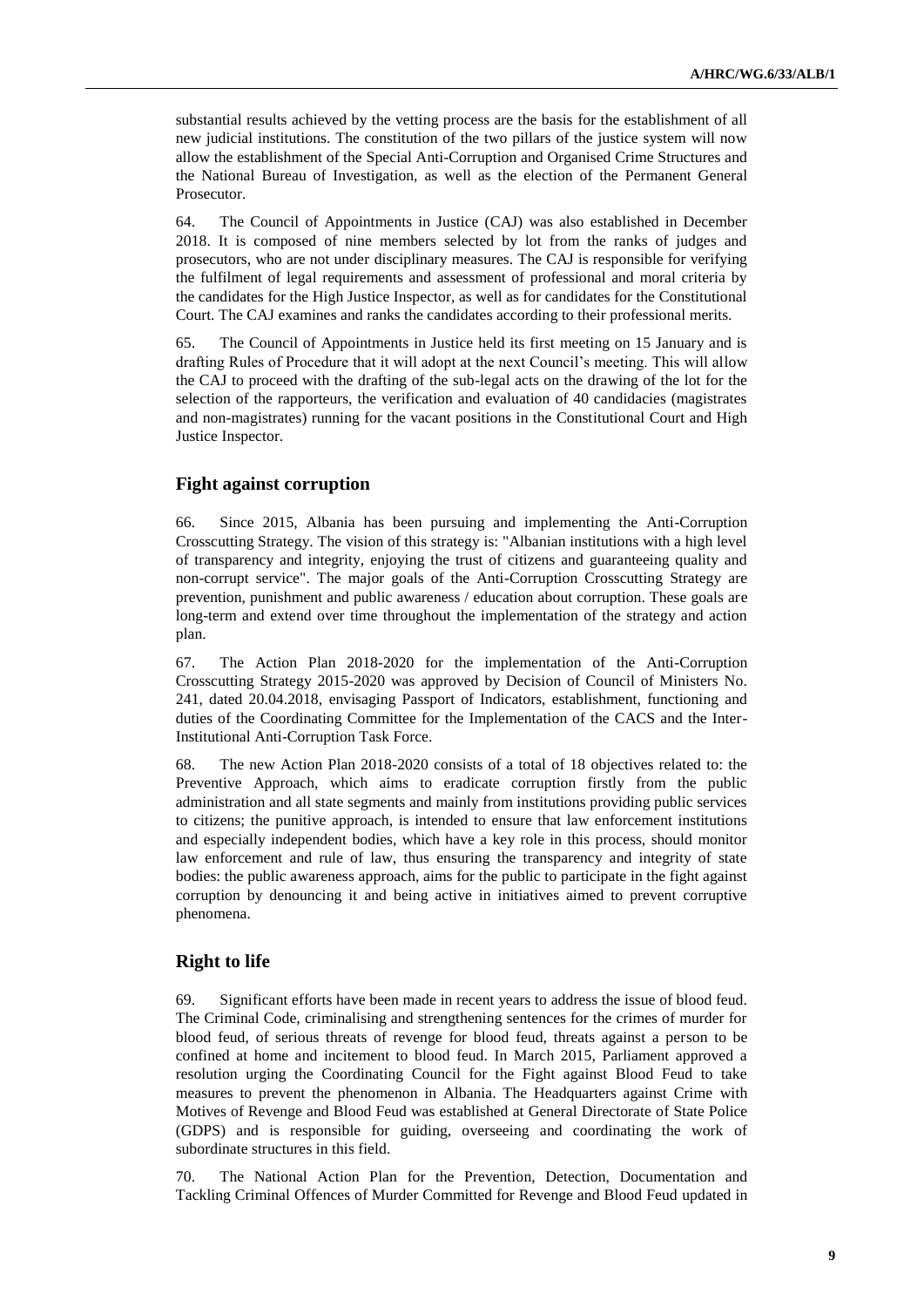2014, aiming to strengthen cooperation with local government, CSOs, the Prosecutor's Office, education directorates and schools to reconcile conflicts, improve investigation and prosecution of crimes and strengthen education. According to GDSP statistics, 60 families have been affected by blood feud, with 143 self-contained persons, of whom 40 are children.

71. In 2014, Instruction "On Procedures for the Education of Confined Children" was adopted, based on which a curriculum and special subject programmes for the education of confined children were developed. The local structures of the state police, mainly in the counties most affected in cooperation with local government authorities and NGOs organise periodic meetings to discuss issues related to blood feud.

## **Child protection<sup>10</sup>**

72. Best interests of the child present a guiding principle in the legislation, bylaws and policies pertaining children, including the Code of Criminal Justice for Children, the Law on Social Care Services, amended Criminal Code, and strategies. This principle of best interests and its practical application, is integrated into all the textbooks, manuals and trainings of the relevant professionals working with and for children.

73. Law 18/2017 "On the Rights and Protection of the Child" entered into force in 2017 covers broader rights of the child, with particular emphasis on strengthening the system of protection of children from violence, abuse, exploitation and neglect at national and local level. The best interests of the child should be implemented by all law enforcement bodies focusing on children.

74. The Family Code, and the Law 18/017 specifies mechanisms and court interventions to establish contact in case the parent or legal guardian is unwilling to fulfil their obligations, and to review the decisions on contact with the parent. This law, for the first time, foresees measures for parental rehabilitation, aiming to enable children placed in alternative care to return to their families by empowering and supporting the family or by intervening to improve family relationships if the child still lives with the family.

75. Law "On Social Care Services" and the National Strategy for Social Protection tackle measures aiming at family support and the prevention of child institutionalisation, through, among others, community services, direct support to families in need, counselling and training of families.

76. Law 18/2017 clarifies the child protection structures and strengthens measures to identify cases of children at risk of violence, abuse, neglect or exploitation, including emergency measures to immediately remove the child from a risky situation. It also imposes an immediate obligation on all professionals working with children to report child abuse. A multi-sectoral system for child protection from all forms of violence has been established, and appropriate mechanisms, structures and systems.

77. This law institutionalised Child Protection Units and provided standards for the services of the Child Protection Units, for assessing the quality of child protection services in the municipality, and provides the basis for their inspection by central level structures. NACR/Agenda 2017–2020focus is prevention as a key strategy for protecting children from all forms of violence, including the promotion of positive non-violent parenting. Case management is institutionalised as a standardised method or system used to ensure proper responses to cases of children at risk, within a set time frame and in compliance with service standards.

78. The provision of services to victims of domestic violence has been strengthened. The number of children accommodated annually is relatively consistent, from 38–59 cases per year. A tailored integration service plan is developed for each child that includes their enrolment and monitoring of school attendance. Various awareness-raising and entertainment activities are carried out aiming to develop their social and cognitive skills. Specialist social workers and psychologists at the centre support the mothers to become part of the employment and housing schemes offered by the local government or non-profit organisations, in order to improve their financial situation. Other services available to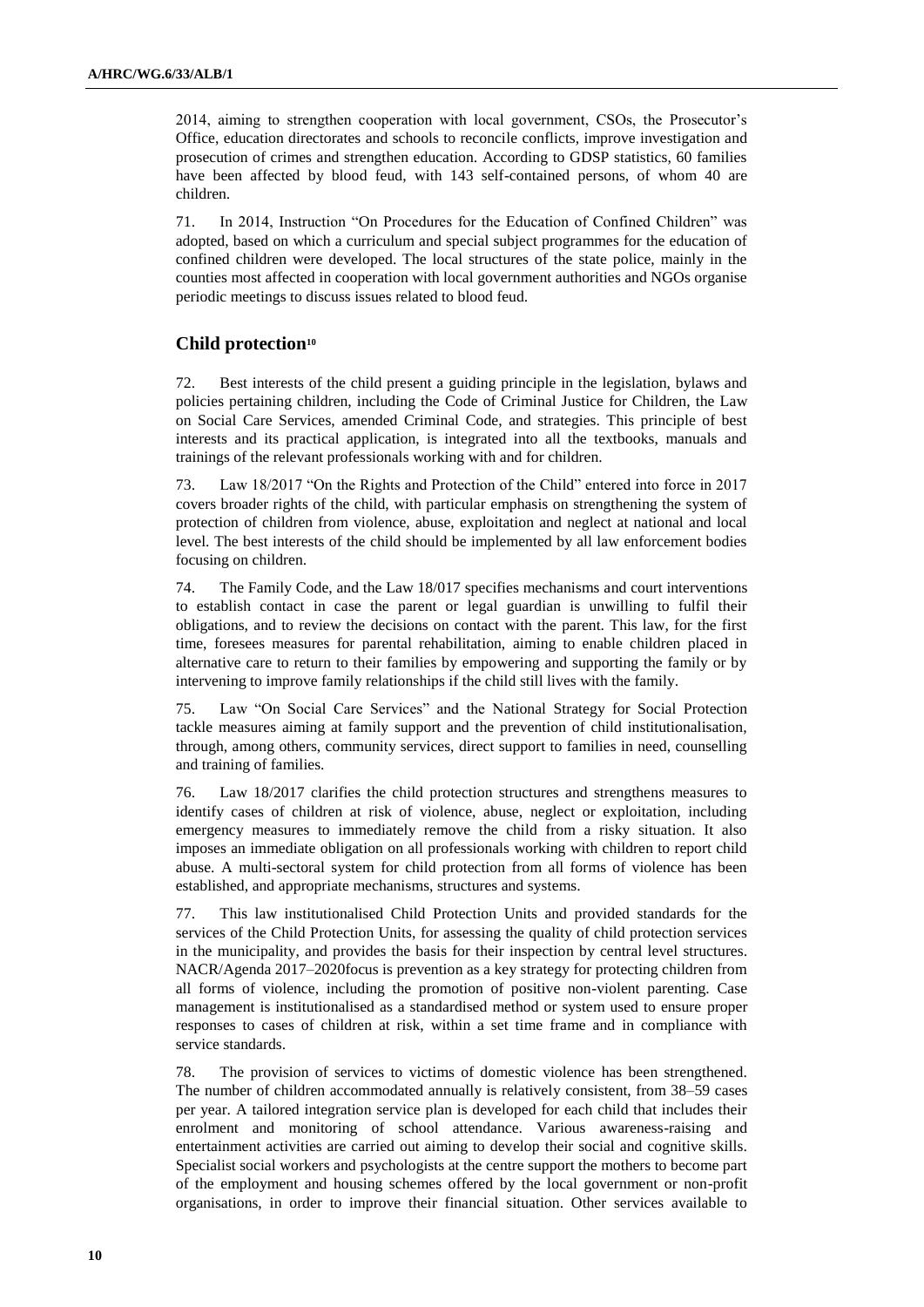victims, provided by public and private centres include, housing and psycho-social support, referral for medical care, legal aid, professional training courses, and employment mediation.

79. The National Agenda for Children's Rights 2017-2020 (NACR) was adopted in 2017 is a multi-sectoral and cross-cutting, and embraces all other sectorial action plans concerning children. The Agenda builds on the achievements of the Action Plan for Children (APC) 2012-2015 and the lessons learned from its implementation. It has three strategic pillars: good governance for the promotion, implementation and protection of child rights, aiming at strengthening the regulatory and institutional framework for children's rights and child protection; elimination of all forms of violence against children; child and adolescent-friendly systems and services, development and education, justice, health, nutrition, social protection.

80. A comprehensive assessment of budget needs for children has been done with planning for NACR 2017-2020. Central and local government budgets (64.4%), as well as donors (26.2%), are primary sources of funds for its implementation. Awareness-raising activities and trainings in the field of children's rights were carried out in the reporting period by multiple governmental and non-governmental agencies and institutions. Children's rights are included in the curricula and textbooks of primary education and are a central part of both the educational work.

81. In 2014, the Law on the Ombudsperson was amended, establishing the Section for Children's Rights Protection and Promotion composed of one Commissioner for Children's Rights Protection and Promotion and three assistant commissioners. The Commissioner was appointed in 2018 and has been fully operational since then. A new strategy is being drafted by the Ombudsperson institution to prioritise efforts and maximise the efficiency of this body.

82. The Ombudsperson has a Reception and Services to Citizens Office in Tirana, as well as seven regional offices in the country's other large administrative centres. These offices have been effective in the promotion of the institution and the rights of children in the geographical areas in which they operate.

83. The Ombudsperson has the mandate to receive individual complaints on human rights violations, to address the relevant issues at its own initiative and to carry out inspections in public institutions, including residential institutions for children, and detention facilities.

## **Children in a street situation**

84. Children in street situations are, under Law 18/2017, recognised as a category of children who need special protection (and are not considered as offenders). However, in cases where children are used by a family to beg on the street, the families are treated as offenders according to the Criminal Code, which considers the exploitation of a child for begging as a criminal offence.

85. Following a national survey undertaken on children in a street situation in the country, the National Action Plan on the Identification and Protection of Children in a Street Situation 2015-2017 was drafted, and implemented. The on-site teams responsible for the identification process of children in a street situation, provision of first aid, and immediate referrals to the responsible case management structures were set up in each municipality, and will also be established at the Regional Directorate of State Social Services.

86. Several measures have been taken by the state police bodies against the economic exploitation of children, including child begging, as part of the efforts to protect street children. The number of cases of child exploitation for begging referred to the prosecution office has increased.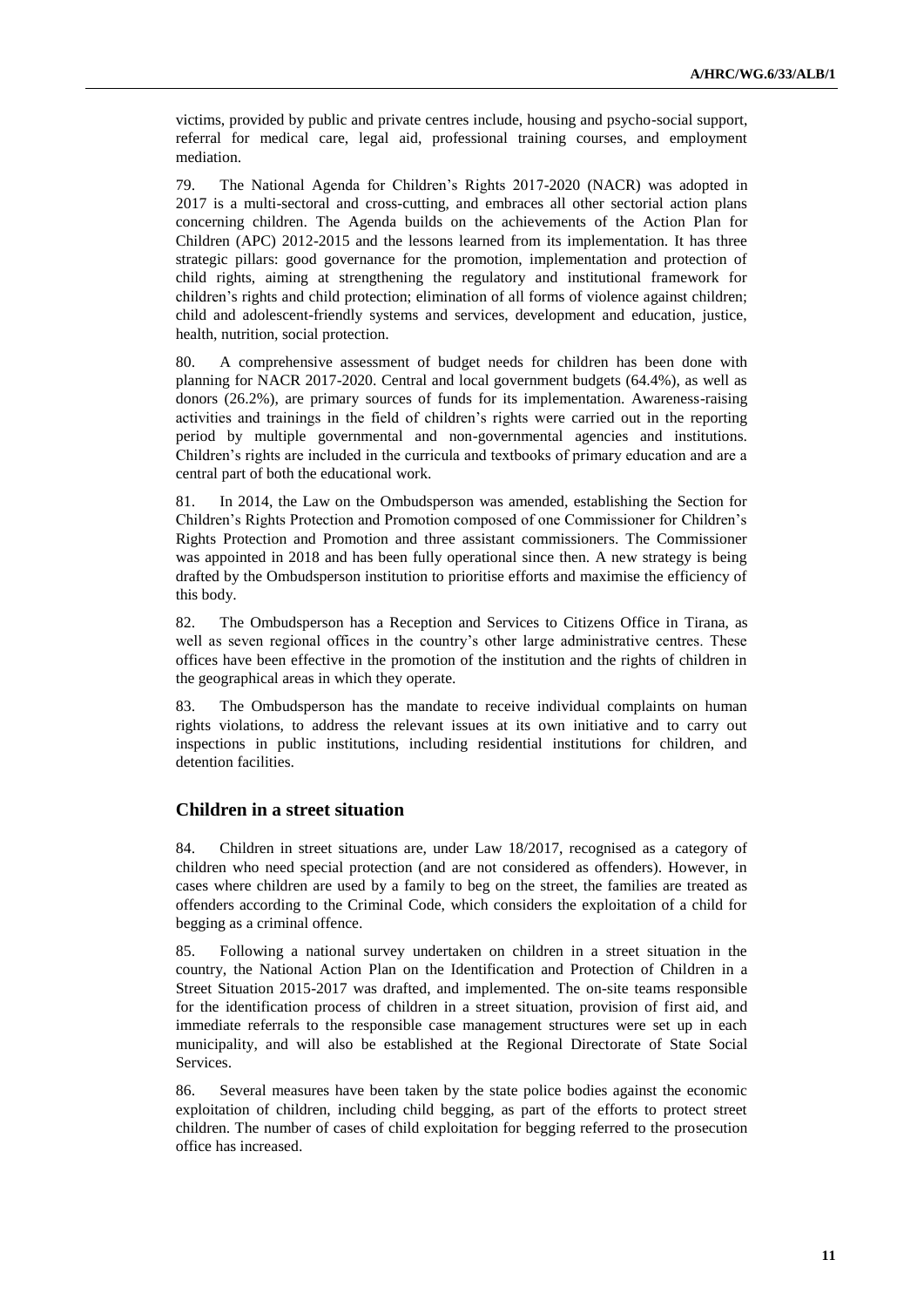#### **Sale, trafficking and abduction**

87. The legal and institutional framework in the field of trafficking has improved, and includes amendments to the Criminal Procedure Code (Law 35/2017) and an improved position and access to the criminal process for the victim. Law "On Social Care Services" places a requirement on all institutions responsible for treatment of a trafficked child to take all specific measures and actions for their assistance and support until full recovery, in order to find a lasting solution. Law "On State Police" provides for additional safeguards for the protection and comprehensive support for victims of trafficking, especially children. Code on Criminal Justice strengthens child protection within the criminal justice system.

88. Protection of children is further strengthened by the National Strategy on the Fight against Human Trafficking 2017-2020, which includes measures for proactive identification of potential victims of trafficking in Albania and victims of trafficking abroad and their voluntary return to Albania.

### **Education**

89. Law No. 18/2017 'On the Rights and Protection of the Child' foresees mechanisms for avoiding cases of non-attendance of children in compulsory education due to failure to enrol or for financial or other reasons. It defines an obligation of school management bodies to address such cases and the child protection structures to intervene to secure the child's enrolment or return to school after having dropped out. The law guarantees children who have completed compulsory education the opportunity to pursue education, if they wish, and the parents are obliged to assist them. Since 2018 were developed Facilitates on registration and return procedures for children who, for various reasons, have not attended basic education for at least two school years, have abandoned school, or who are identified as unregistered, or street children.

90. Law "On the Pre-University Education System", guarantees the constitutional right to education for everyone, without discrimination. The Strategy on the Development of Pre-University Education 2014-2020 aims to ensure qualitative and inclusive education, beginning in pre-school.

91. Several by-laws and measures have been adopted to increase access to education for children in disadvantaged or vulnerable situations (including Roma children, children with disabilities, children from rural areas, etc.). The special fund is set annually in the budget, providing free textbooks to various categories of children from disadvantaged groups (those whose parents receive economic aid or unemployment allowance, orphans, from national minorities, migrant children, from families with disabilities, families in need, victims of trafficking, migrant children, etc). The number of Roma and Egyptian children enrolled at school is increasing and the numbers dropping out decreasing.

#### **Child exploitation<sup>11</sup>**

92. Law "On the Rights and Protection of the Child" strengthened the protection of children from economic exploitation. Criminal offers protection from, and prosecution for, economic exploitation of children. NACR 2017-2020 foresees several measures in addressing child labour, including: assessment of the situation of child labour; guidelines for child protection structures to assess child labour; Pursuant to Law 18/2017, the procedures of identification, immediate assistance and referral of economically exploited children, including Children in a Street Situation, and the responsible institutions.

93. Amendments of "Labour Code" in 2015 increase the minimum age for work to 16 years, aligning it with the Law "On Pre-University Education" and EU Directive. The rules of the counselling and vocational training of children, classifications of difficult and dangerous jobs, and defining the schedule of medical checks have been clarified. The National Action Plan for the Protection of Children from Economic Exploitation, including children in street situation (2019–2021) has been drafted. The main targets are: prevention of children's economic exploitation; protection and interventions/services based on the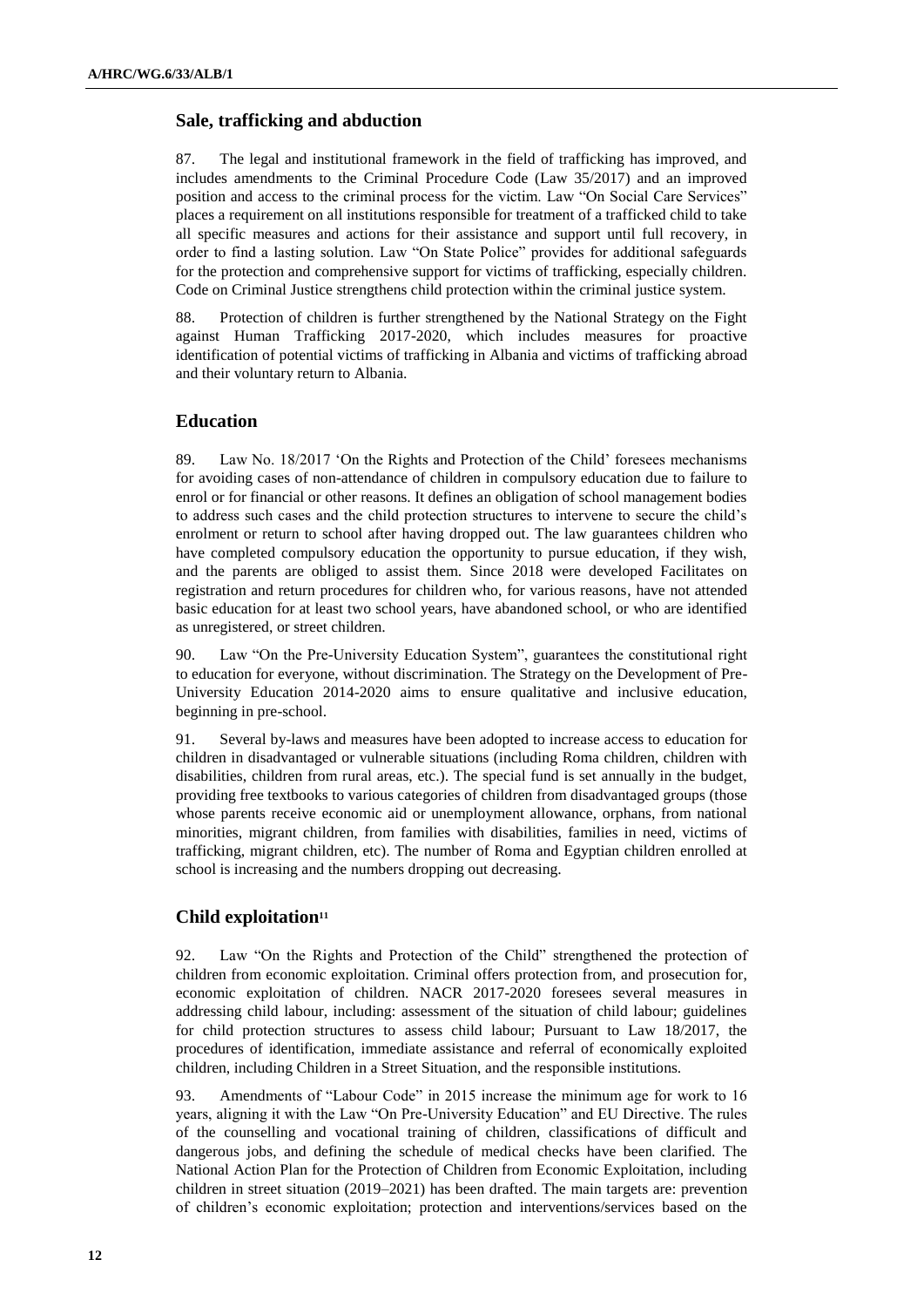identified needs of the child; breaking the social and cultural barriers that promote economic exploitation; prosecution of the criminal cases related to the economic exploitation of children.

94. DCM No. 108/2017 "On the Protection of Children at Work" sets out detailed requirements for protecting the safety and health of children under 18 years of age from economic exploitation and any type of labour that may harm their safety and health, or physical, mental, moral and social development, and intervene with their education or participation in cultural and commercial activities. Children between 16 and 18 years of age may work, but are restricted from work performed at night or deemed harmful to their health or growth, and in all cases their engagement should be authorised by the Central Inspectorate. Children are mostly employed in manufacturing enterprises (76%) and tourism businesses (21%). The State Labour and Social Services Inspectorate has been taking legal measures in cases of violation of the legal provisions regulating the employment of children. The focus of the work of the inspections is seasonal employment of workers, child labour, employment with second and third shifts, and health and safety conditions at work.

### **Juvenile justice<sup>12</sup>**

95. Law 37/2017 "Code of Criminal Justice for Children" provides the rights and procedural guarantees of juveniles in conflict with the law. Restorative justice is incorporated into the legal provisions guiding each procedural step in juvenile justice. At the trial stage, the Code extends the competences of institutional sections for juveniles and young people up to the age of 23 years old. It states that punishment of a child to a period of imprisonment is the last measure to be applied to juveniles who commit a criminal offence. Responsible institutions undertake appropriate legal, institutional and infrastructural measures to enforce the provisions of the Code.

96. This Code provides that a child in conflict with the law, or a victim or witness, or in administrative and civil proceedings is entitled to free legal and psychological assistance provided by the state. National Chamber of Advocacy makes available to the free legal aid institutions a list of lawyers specialised and trained in juvenile justice . Child victims of criminal offences have been provided psychological support throughout the stages of preliminary investigations carried out by the state police structures.

97. Legal aid include a child victim or a child in conflict with the law at every stage of criminal proceedings, a child living in social care institutions, or under guardianship who seeks to initiate proceedings without approval of their legal guardian or against them, among others. Children, in custody or under arrest in police structures are immediately and comprehensively informed of their rights, provided with immediate access to a lawyer and medical assistance and are sent to trial within a due date as foreseen by the Constitution. Legal aid has been provided to victims of criminal offences according to Criminal Procedure Code in 2017.

98. The Ombudsman Institution has full competence to inspect at all times and without prior notice all the Institutions of Execution of Penal Decisions. A database is maintained and updated regarding the implementation of the Ombudsman's recommendations. A cooperation agreement, was signed between the Directorate of State Police and the Centre of Integrated Legal Services and Practices on the provision of free legal and psychological assistance to minors during the preliminary investigation phase.

99. Pursuant to the Code of Criminal Justice for Children, the organisational rules, procedures for compulsory, secondary and higher education for juvenile offenders have been adopted since 2018 by the Ministry of Education and the Ministry of Justice . For the education of school-age individuals in pre-detention institutions, a curriculum has been approved. Children receive free textbooks.

100. Several measures have been taken to improve conditions for juveniles in the penitentiary system, including the provision of integrated services in cooperation with other governmental institutions. These include, educational activities, rehabilitation and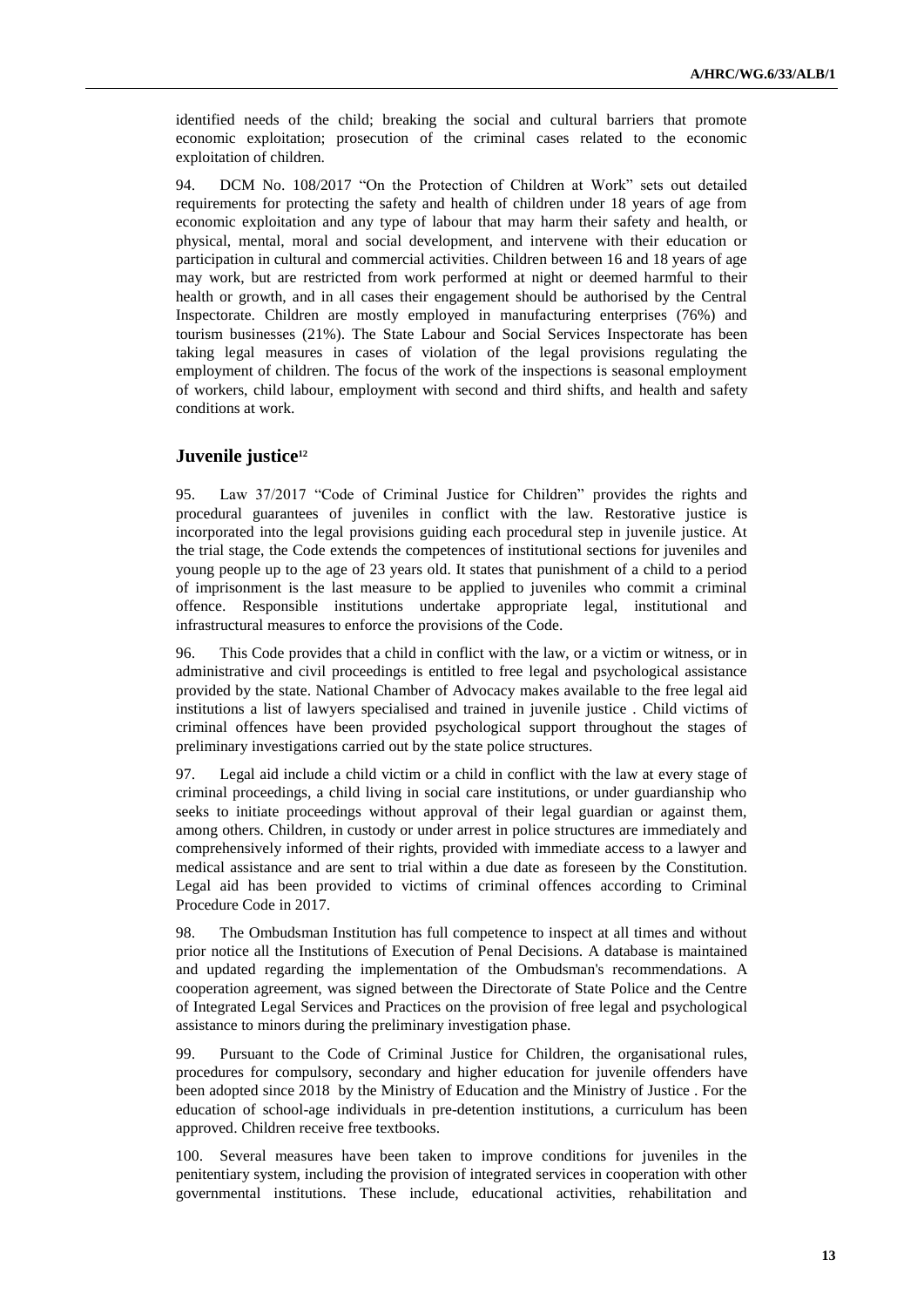reintegration programmes, vocational trainings to increase their post-release employment opportunities, etc. The individualised treatment programme is designed according to the prisoner's psycho-social needs assessment. Activities for juveniles are organised according to a weekly schedule, with juveniles participating in sports activities, education, vocational trainings, recreational activities, library services, social and psychological counselling, and other trainings.

101. Currently, seven district courts (out of 29 district and first instance courts) have a criminal section dealing with juvenile delinquency. The Code emphasises that juvenile justice issues will only be dealt with by persons specialised and trained. This Code introduces the creation of an Integrated Data System of Criminal Justice for Children. A special unit, covering juvenile justice issues has been set up in 2017 in the Ministry of Justice, which is responsible for reviewing and ensuring coherence of statistical data on juvenile justice. Juvenile data are disaggregated by criminal offence, age group (under 14 years, and from 14–18 years), gender and residence.

102. Alternative measures to detention have increased on providing the infrastructure and institutional framework for implementation of alternative measures for avoiding prosecution and punishment for juveniles in conflict with the law. Several measures foreseen in the new Juvenile Justice Strategy aim to accelerate progress in this field. The Probation Service has established cooperation with several institutions to support children under probation, including: National Employment Service, Regional Directorates of Vocational Training, the Regional Education Directorates, etc.

### **National minorities<sup>13</sup>**

103. The adoption and the implementation of the law "For the protection of national minorities in the RoA" constitute the progress in reinforcing the protection of human rights, as one of the key priorities for the opening of accession negotiations with the European Union. It further improves the existing legal framework and guarantees to the national minorities wherever they live in Albania, equal and non-discriminatory treatment, as to all other Albanian citizens, by enhancing dialogue with representatives of minorities.

The process of drafting this law was carried out in close consultation with minority associations and other relevant actors, through public hearings, with the assistance and advice of the best European expertise, including by the Council of Europe, based on the recommendations of Advisory Committee of FCNM, Resolution of the Committee of Ministers of the Council of Europe on the implementation by Albania of FCNM, the European standards and taking into account the specific conditions and needs of Albania. A broad consultation process during different stages of the preparation took place, by involving central institutions, local self-government units, independent institutions, minorities' associations, civil society and international organizations. All minorities' associations in Albania and their and representatives have been consulted along the process.

105. The Law provides the definition of a national minority, by eliminating the differentiation of two categories of minorities (national and ethnic-linguistic minorities), and the legal criteria for recognition as a national minority based upon subjective (selfidentification) and objective criteria. It stipulates for the first time a formal and legal recognition of all existing national minorities in Albania based upon the provision of the FCNM. For the purposes of this law the national minorities in the Republic of Albania are: Greek, Macedonian, Aromanian, Roma, Egyptian, Montenegrin, Bosnian, Serbian, and Bulgarian minorities.

106. This law aims at ensuring the exercising of specific human rights of persons belonging to a national minority by protecting the distinct identity of national minorities as an essential component, non-discrimination and full equality before the law. Every person belonging to a national minority is free to identify himself as such in the entire Albanian territory through self-identification. It provides the prohibition of discrimination; freedom of association and the right to representation; freedom of religion; freedom of expression and information; participation in public, cultural, social and economic life; preservation of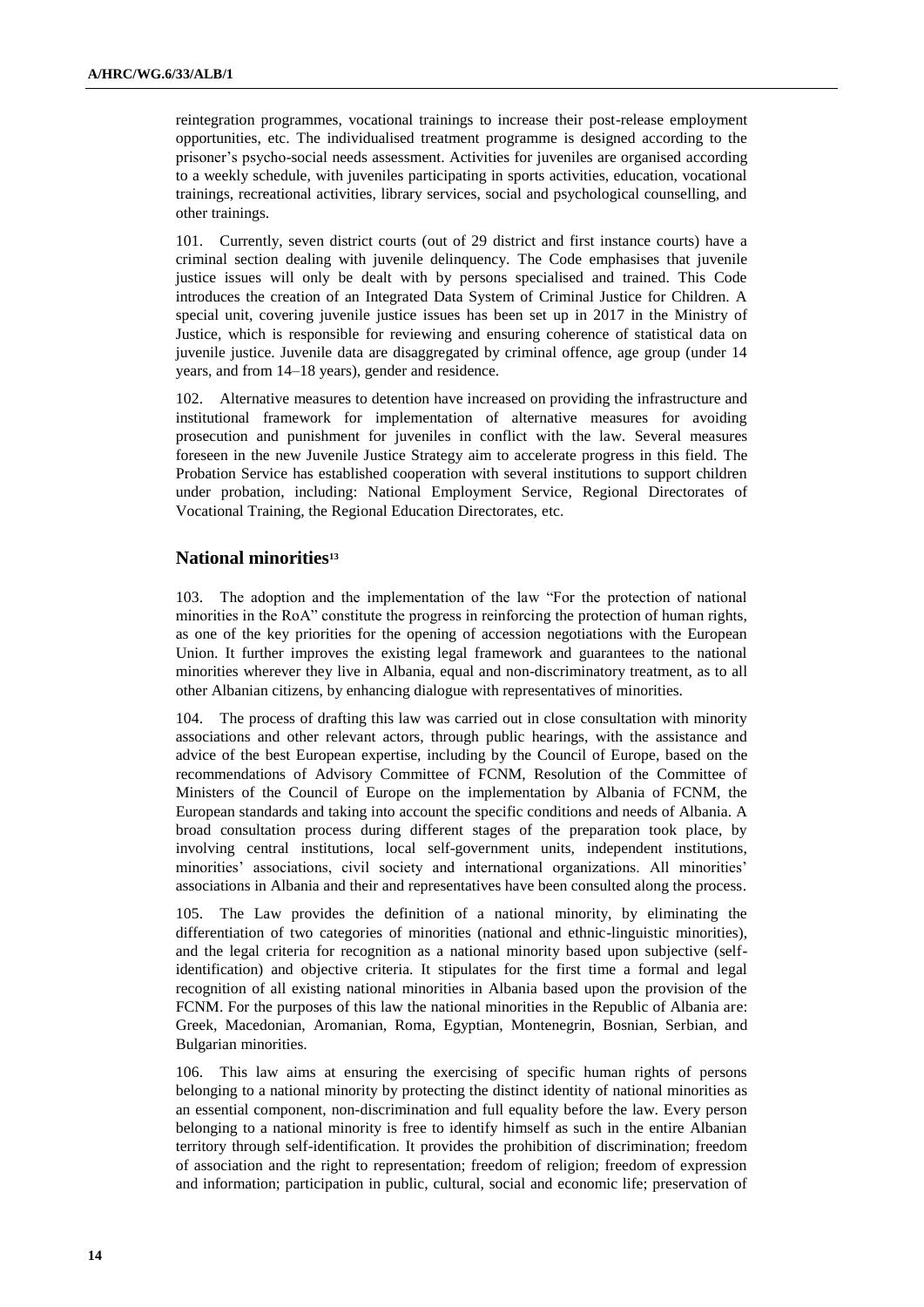cultural identity; education; right to education in the language of a national minority; the use of minority language, etc.

107. Persons belonging to national minorities, in self-government units where they live traditionally or in substantial numbers, are ensured opportunities to be taught in or to receive instructions in their minority language. They have the right to use officially their language in various aspects in those self-governing units where they live traditionally or constitute over 20% of the general number of the population of this unit, upon a decision of the self-government organs, when relevant conditions permit and there is a sufficient demand. The threshold adopted complies with the principle recommended by the expertise offered by the Council of Europe.

108. In relation with the right of education<sup>14</sup>, Persons belonging to a national minority shall enjoy the right to learn the language of the minority. These persons in the local selfgoverning units where they have been living traditionally, or in a substantial number, provided there are adequate requests, shall be provided the possibility to learn or to take lessons in the minority language, in conformity with the relevant legislation in the field of education. They have the right to set up and to manage private institutions in the educational system and vocational education institutions.

109. On September 2018 are adopted two project decisions on the field of education: Decision of the Council of Ministers (DCM) "On equipment of students with school texts, continuous professional development of teachers, and creation and functioning of school classes in the language of the national minorities"; DCM "On adequate measures for the promotion of culture, history, language and religion of national minorities in the educational and scientific activity of the institutions of higher education"<sup>15</sup>.

110. Persons belonging to national minorities shall, in addition to the Albanian language, have the right to use also the language of the national minority: a) their name and last name, in conformity with the relevant legislation; b) signs, inscriptions and other information. Persons belonging to national minorities, in self-government units where they live traditionally or in substantial numbers, are ensured opportunities to be taught in or to receive instructions in their minority language. They have the right to use officially their language in various aspects in those self-governing units where they live traditionally or constitute over 20% of the general number of the population of this unit, upon a decision of the self-government organs, when relevant conditions permit and there is a sufficient demand. By decision of the organs of the local self-governing units, where over 20 per cent of the inhabitants belong to a national minority, provided there is an adequate demand by them, the names of relevant administrative units, roads and other topographical indicators shall be displayed, alongside the Albanian language, also in the language of the relevant minority.

111. In relation to the implementation of these provisions, the laws are foreseen to be adopted on: The use of the language of national minorities in relation with administrative authorities and the display of the names of relevant administrative units, roads and other topographical indicators; The criteria for determining the local self-governing unit, the substantial number and the adequate requests in order to the possibility to learn or to take lessons in the minority language.

112. Main bylaws on the implementation of the law on national minorities already prepared to be adopted are: On the structure and functions of Ad Hoc Commission, and the procedures for the examination of an application for the recognition of a national minority; On the criteria, the documentation and the relevant procedures for data collection, regarding the identification of persons belonging to national minorities, based on their right of selfidentification and the Documentation of Civil Registry; On the adoption of strategies, programs and action plans to create the necessary conditions for national minorities to maintain and develop their distinct identity; On necessary measures and policies to ensure the participation of national minorities in the public, cultural, social and economic life; On the criteria for supporting the initiatives and projects aiming at defending the rights of national minorities, preserving and promoting the distinct cultural, ethnic, linguistic, traditional and religious identity of national minorities, and the selection criteria for financing them and for the management of the Fund for national minorities; Measures to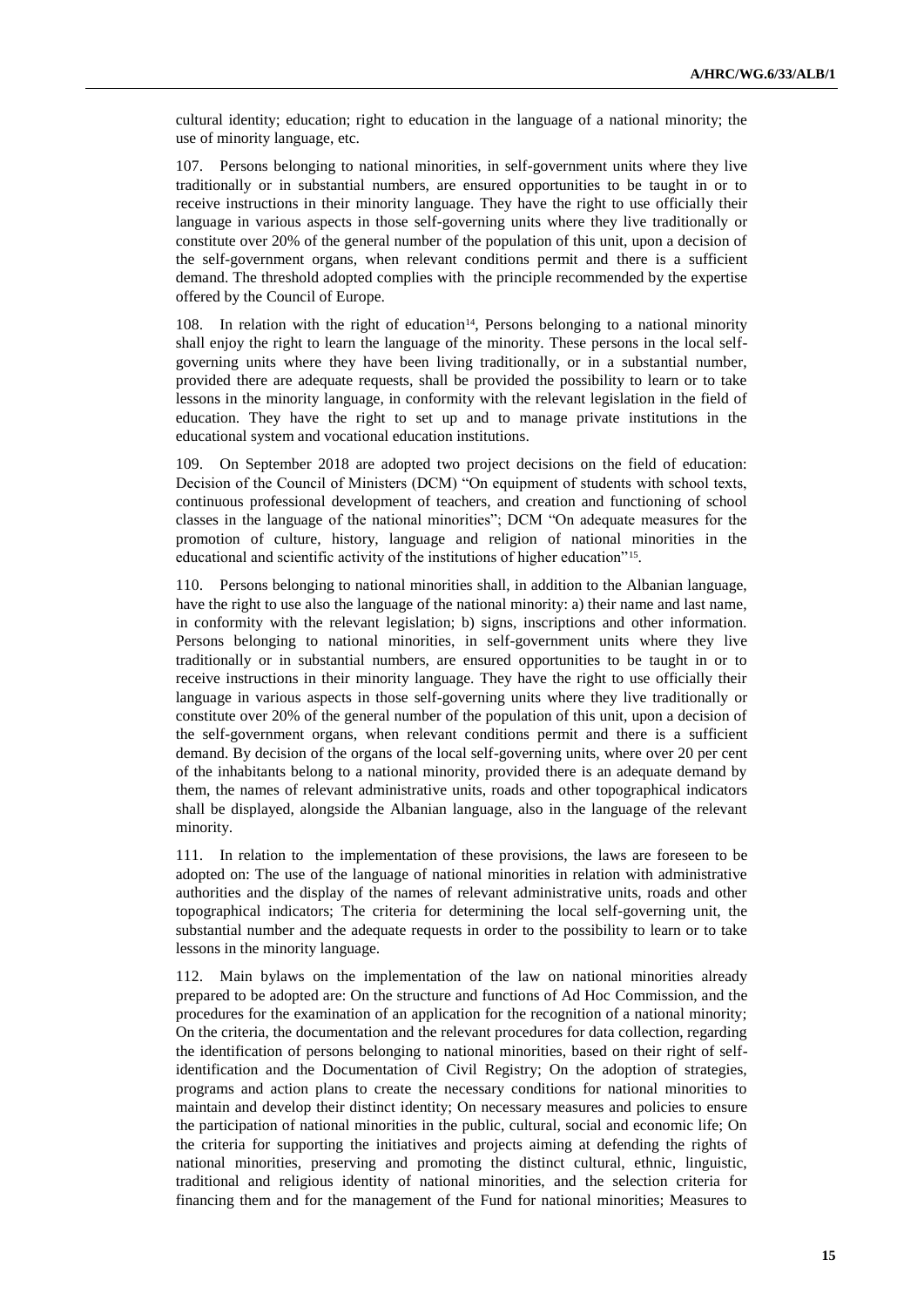ensure the rights of persons belonging to national minorities to express their thoughts and hold opinions and to receive and impart information in minority language.

113. Regarding the effective functioning of bodies representing minorities, the law on national minorities, contains specific provisions on the establishment, competencies, functioning and composition of the Committee on National Minorities as a central institution under the auspices of the Prime Minister, in order to ensure protection and promotion of the rights and interests of national minorities. In relation with the functioning of bodies representing minorities, is adopted the Decision of the Council of Minister on functioning of CNM (December 2018). The establishment of the Fund for National Minorities will support the initiatives and the projects aimed at protecting the rights of national minorities, preserving and promoting the distinct cultural, ethnic, linguistic, traditional and religious identity of the national minorities.

114. With regard to "the right to self-identification"16, according to the Article 6 of the Law on national minorities: 1.Every person shall have the right to declare his/her belonging to a national minority, based on the right of self-identification, pursuant to the provisions of the law on the census of the population in the Republic of Albania and in the cases provided for in this law.2.Nobody may be forced to disclose or make public data on his/her belonging to a national minority and his/her ethnic, linguistic or religious belonging, with the exception of those cases when such a disclosure of data is necessary for the exercise of the rights provided by this  $law<sup>17</sup>$ .

115. This law guarantees the right to declare his or her belonging to a national minority. Persons belonging to national minorities based on the right of self- identification, can declare his/her belonging to a national minority during the general census of the population in the Republic of Albania. After the adoption of the law on the national minorities in Albania, it remains essential to ensure that domestic legislation, which guarantees the application of the rights of the minorities as stipulated in the Law on Minorities. Therefore, all domestic legislation, including the legislation on the census will be revised in line with European standards.

116. The next Population and Housing Census<sup>18</sup> will take place in 2020, administrated by the National Institute of Statistics of Albania (INSTAT). Regarding the question on ethnicity, the legal framework on the Population and Housing Census will be in conformity with the principle of the self –identification and the right to a person belonging to a national minority to freely choose to be treated or not to be treated as such, in accordance with the law on national minorities and the FCNM, as well international standards. The 2020 Census will follow the method of universal direct enumeration based on field operations with compilation of questionnaires by enumerators, using new methods for the collection of data. The 2020 Albanian census will be in conformity with international recommendations and regulations of the European Union. It will collect the information for all core topics embraced on Eurostat and United Nations recommendations. According to Eurostat and UN recommendations, census questions are grouped in two main categories: 1. Questions with a common interest and necessary for statistical comparisons at international level. 2. Optional questions based on the specific needs and request from users. Questions on ethnicity are of sensitive nature, and the collection of data will be based on free declaration of the respondents. The question on ethnicity it will be an optional question, as well the questions on religion, and language. The preparation of draft law on the Population census 2020 is followed by a consultative process, including consultative meeting with minorities and ethno-cultural groups<sup>19</sup>.

## **Roma and Egyptian minorities**

117. National Action Plan for the Integration of Roma and Egyptians for 2016-2020 reflecting a scale up of measures being implemented and also initiates new activities for promoting the integration of Roma and Egyptians, with committed funding from the State budget and finding the financial means through coordination with international donations. The main principles are: Promoting social inclusion; Using a targeted approach to address specific exclusion issues; Respecting differences between Roma and Egyptian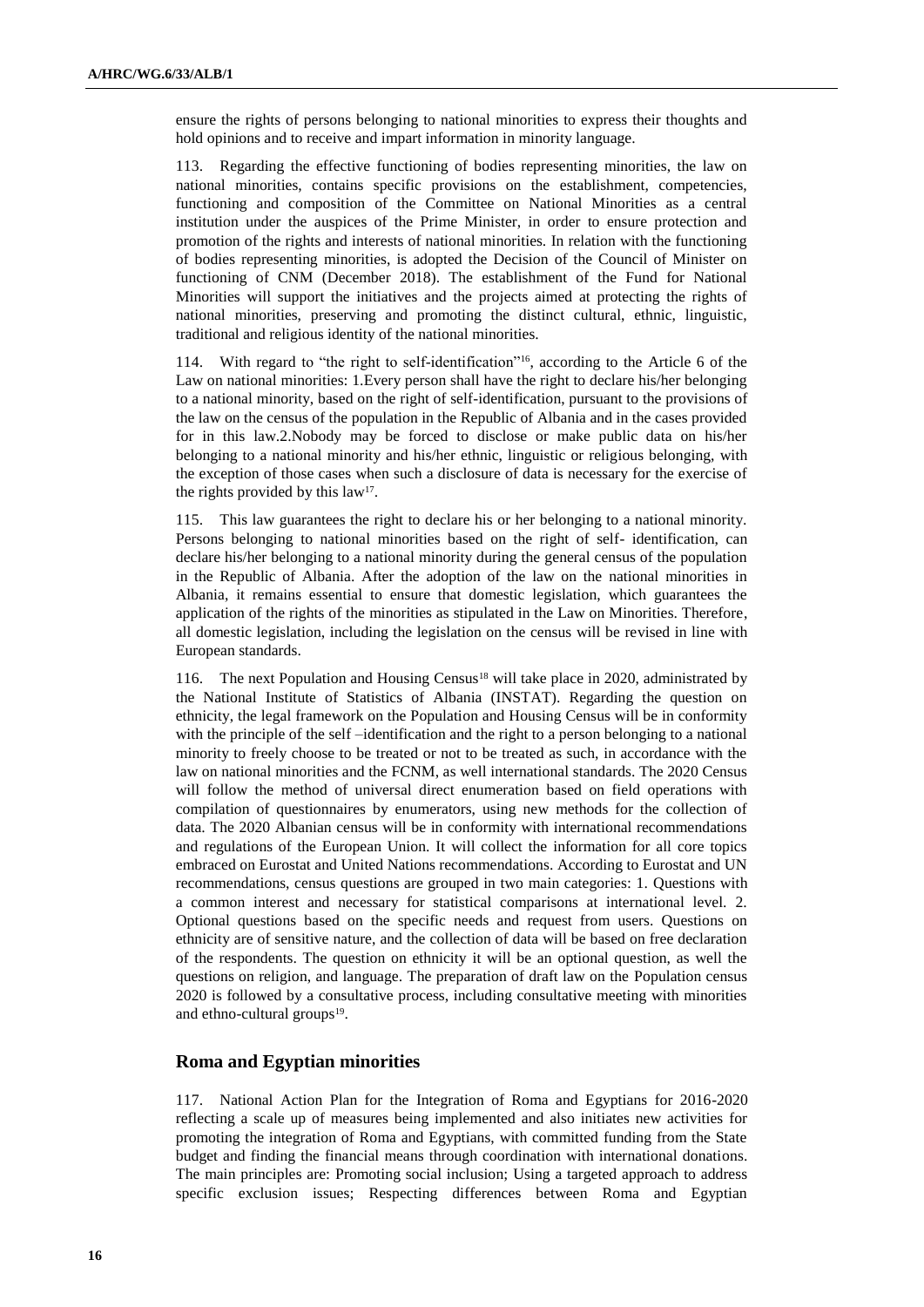communities; Involvement of Roma and Egyptians, in the design, implementation and monitoring of public policies.

118. The National Action Plan for integration provides measures to comprehensively address the situation of Roma and Egyptians in Albania in the field of education and intercultural dialogue, civil registry and justice, social protection, employment, education and vocational training, urban housing, and health care, as well as coordination and monitoring policies. Sufficient resources are allocated for its implementation, and its progress tracking is done by MHSP.

119. In order to improve coordination in the field of Roma and Egyptian integration, a network of seven focal points has been created among the key ministries responsible for education, civil registration, health, employment, social housing and vocational trainings. A database of 57 focal points at the municipal level that coordinate policies for Roma and Egyptians has been established. The electronic system RomAlb was developed, serving as a centralised web application allowing for collection and management of information on Roma and Egyptian minorities.

## **LGBTI persons**

120. The National Action Plan for Non-discrimination on the Grounds of Sexual Orientation and Gender Identity 2012-2014 and the National Action Plan for LGBTI Persons 2016-2020 foresee several measures to address discrimination and integration of these groups. The strategic goals are: Improving the legal and institutional framework, as well as raising awareness on non-discrimination and protection of LGBTI people's rights, in line with international standards; Elimination of all forms of discrimination against the LGBTI community, through capacity building of law enforcement structures; Improving access to employment, education, health, housing and sports for LGBTI persons, while guaranteeing their equal opportunities.

#### **Rights of persons with disabilities<sup>20</sup>**

121. Law No. 93/2014 "On the Inclusion and Accessibility of Persons with Disabilities" is in accordance with the standards set out in the Convention on the Rights of Persons with Disabilities in 2012. This law and National Action Plan for Persons with Disabilities 2016- 2020 aiming at improving the quality of life and effective inclusion of persons with disabilities (PWDs). Since 2015 is established the National Council for Persons with Disability, in 2015 to guide inter-institutional measures, includes CSOs representing the rights of disabled children and parents of children with disabilities.

122. The disability assessment system is undergoing a process of reformation, from a medical to a bio-psycho-social model. Based on the Law on Economic Aid, a new social disability assessment scheme is being piloted since July 2017 in two administrative units of Tirana Municipality. The National Electronic Disability Register is also being piloted, and comprises a major component of the disability assessment system reform. The disability assessment of individuals with disabilities is performed by health institutions avoiding the repeated presence of the individuals in the various steps of the process<sup>21</sup>. Disability allowance as part of the social protection programme serves to support people with disabilities and improve their quality of life. Expenses on disability payments have increased significantly in recent years being the major part of social protection spending.

123. Several bylaws are adopted since 2014 in relation to : public services for persons with disabilities (PwDs), removing environmental and infrastructure barriers; collection of statistical data, on disability at central and local level; adoption of "Sign language". Other measures have been undertaken for inclusion of persons with disabilities based on the biopsychosocial assessment of disability.

124. Several activities have been undertaken in cooperation with development care centres to promote the participation in society and social integration of PwDs. Special days, such as Days of Persons with Hearing and Seeing Impairments, International Day of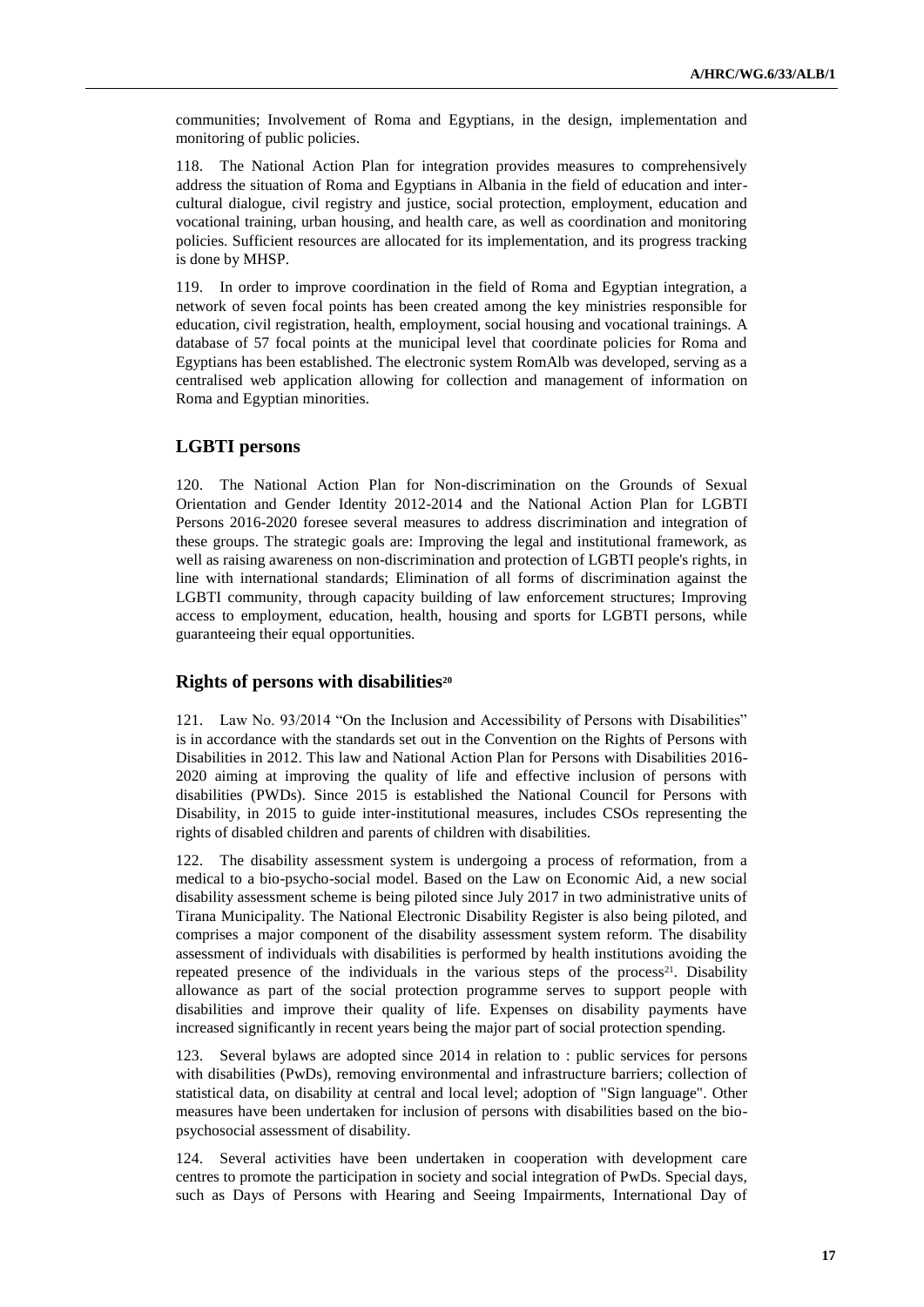Persons with Disabilities, Global Week for Education, and Children with Disabilities, are used to provide opportunities for raising awareness.

125. Law on the rights of the child guarantees a child with a disability the right to benefit from health, social, educational and any other services as needed, determined by the responsible disability assessment structures. National Agenda for Child Rights 2017-2020 foresee measures on early identification and treatment of children with development problems, early identification of mental health problems for children up to 18 years. There are 11 residential development centres for PwDs of age 0–25 years (six public and five nonpublic). 37 day-care and community centres for people, including children with disabilities are operational, compared to only 19 in 2013.

126. Access to assistive devices and technology at an affordable cost for children with disabilities has been improved, but still remains a challenge. Priority is given to enrolling children with disabilities in schools. Each year, the local education units are instructed to create the facilities for the best quality education of disabled children, ranging from parenting information and awareness raising for the community and parents about the rights of children with disabilities to be educated in inclusive and friendly environments. In 2014, are adopted "Criteria for Assistant Teachers for Students with Disabilities in Pre-University Education Public Institutions" In 2017/2018, more than 610 support teachers were appointed, an increase on the 65 of 2014/2015. In Grades 6–9, support lessons are conducted for children with learning disabilities. Periodical trainings are organised for professionals working for the education of disabled children.

## **Properties rights**

127. Pursuant to 2017-2021 Government Program is foreseen a thorough reformation of public services related to the right to property titles, including their registration, restitution and compensation of property. The reform includes the organization and structure of relevant institutions, digitalization of the service, the recruitment of staff as well as the delivery of service to the citizen, in order to make it a quality, professional and fast service. The Ministry of Justice is continuing to work for the implementation of this process.

128. The Integrated Land Management System Reform is one of the priorities of the Government of Albania. The scope of the reform is to improve land administration system, property rights, use of resources, and establishment of a comprehensive and integrated land information system in Albania.

129. The Law on the Establishment of the State Cadastral Agency was adopted on 20.12.2018. This agency is the merger of some institutions including: the Agency for Inventory and Transfer of Public Properties, Agency of Legalization, to Urban Planning and Integration of Informal Areas / Buildings, Immovable Property Registration Office, in a single institution.

### **Migrants and refugees<sup>22</sup>**

130. Migrants enjoy equal rights with Albanian citizens as regards the right to social benefits such as economic aid or social care. Law 108/2013 "On Foreigners", as amended in 2016 respects the right to family life, and the right of the foreigner to family reunification. It recognizes the right of the foreigner to family reunification with an Albanian national, family reunification of a foreigner who has the residence in Albania with his/her family members. Migrants employed in Albania have the same rights as Albanians, according to the provisions of the legislation in force.

131. The law "On foreigners" defines detention as the last administrative measure taken and enforced, by the responsible state authority at regional level for the treatment of aliens, against the alien who is subject to an expulsion order, (not removal order) following exhaustion of all the possible alternative measures or where following an assessment it is considered that such measures may not be enforced against the foreigner, or against the foreigner readmitted based on the readmission agreements.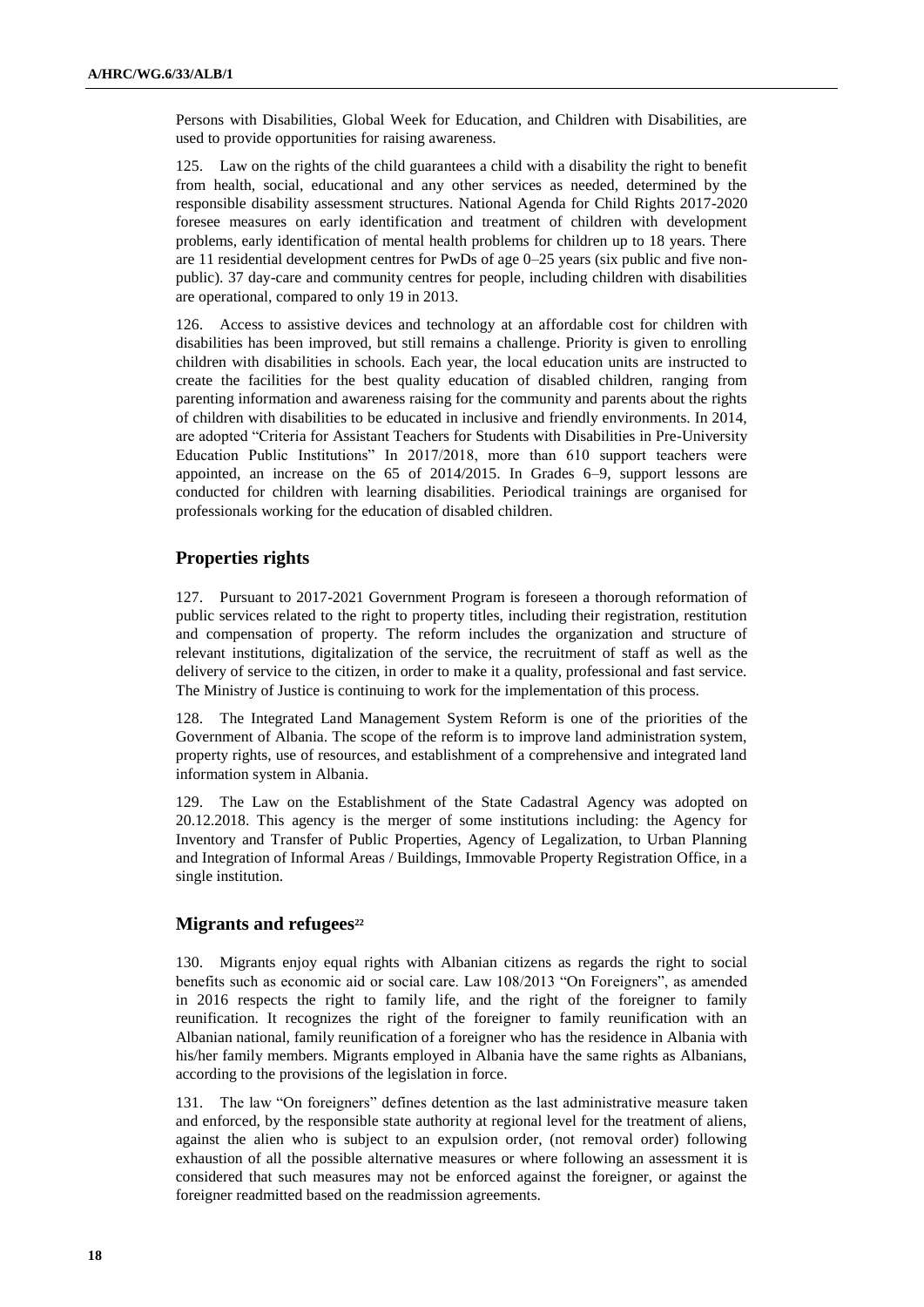132. The Law "On Asylum" adopted in 2014 regulates the procedures for asylum, respective authorities, the rights of asylum seekers and refugees, their subsidiary and temporary protection. The enactment of the Law on Asylum was followed by the adoption of several bylaws.

133. Law on Asylum and the Law on Foreigners, is based principle of non-refoulement, the best interest of the child and the right to family life. Draft National Strategy for Migration Governance, and the Action Plan to be adopted during 2019 aims at provide comprehensive response to challenges and opportunities for migration.

## **V. Priorities of the Republic of Albania in the field of promotion and protection of human rights**

134. The priorities in the field of promotion and protection of human rights are:

- To continue with the harmonization of national regulations with international obligations in the field of human rights protection;
- To strengthen the role of national human rights protection mechanisms;
- Reform in justice system and fight against corruption;
- Improvement of legal framework in the field of human rights particularly in the areas of children, women, persons with disabilities and minorities rights;
- To continue co-operating with the UN special procedures and holding the standing invitation for the thematic procedures mandate holders;
- To improve co-operation with the civil society in the promotion and the implementation of programmes for the protection of human rights.

#### *Notes*

- <sup>1</sup> Law no. 76/2016 "On some additions and amendments to Law no. 8417/1998 "Constitution of the RoA".
- <sup>2</sup> 1. Law no. 84/2016 "On the Provisional Re-evaluation of Judges and Prosecutors in the Republic of Albania"; Law no. 95/2016 "On organization and functioning of institutions to fight corruption and organized crime". 2. Law no. 96/2016 "On the status of judges and prosecutors in the Republic of Albania"; 3.Law no. 97/2016 "On organization and functioning of the prosecutor's office in the Republic of Albania"; 4.Law no. 98/2016, dated 6.10.2016, "On organization and functioning of the judicial power in the Republic of Albania"; 5.Law no. 115/2016 "On governance institutions of the justice system". 6. Law no. 35/2017 "On some addenda and amendments to law no. 7905, dated 21.3.1995 "Code of Criminal Procedure of the Republic of Albania", amended; 7.Law no. 36/2017 "On some addenda and amendments to law no. 7895, dated 27.01.1995 "Criminal Code of the Republic of Albania", amended"; 8. Law no. 37/2017 "Code of Criminal Justice for Children"; 9. Law no. 32/2017 "On some amendments and addenda to law no. 10173, dated 22.10.2009 "On witness protection and justice collaborators", amended; 10. Law no. 69/2017 "On some addenda and amendments to law no. 9157, dated 04.12.2003 "On interception of electronic communication", amended"; 11. Law no. 70/2017 "On some addenda and amendments to law no. 10192, dated 3.12.2009 "On prevention and striking at organised crime, trafficking and corruption through preventive measures against assets"; 12. Law no.43/2017 "On some amendments and addenda to law no. 157/2013 "On measures against financing of terrorism"; 13. Law no. 44/2017 "On some addenda and amendments to law no. 9917, dated 19.5.2008 "On prevention of money laundering and financing of terrorism", amended; 14. Law no. 42/2017 "On some amendments and addenda to law "On declaration and audit of assets, financial obligations of the elected persons and some public employees", amended; 15. Law no. 38/2017 "On some addenda and amendments to law no. 8116, dated 29.3.1996, "Code of Civil Procedure of the Republic of Albania", amended; 16. Law no. 40/2017 "On some amendments "On organisation and functioning of the Ministry of Justice", amended; 17. Law no. 39/2017 "On some addenda and amendments to law no. 49/2012 "On organisation and functioning of Administrative Courts and adjudication of administrative disputes" amended"; 18. Law no. 41/2017 "On some addenda and amendments to law no. 152/2013, "On civil servant", amended"; 19. Law no. 111/2017 "On state guaranteed legal aid"; 20. Law no. 98/2017 "On court fees in the Republic of Albania"; 21. Law no. 26/2018 "On some addenda and amendments to